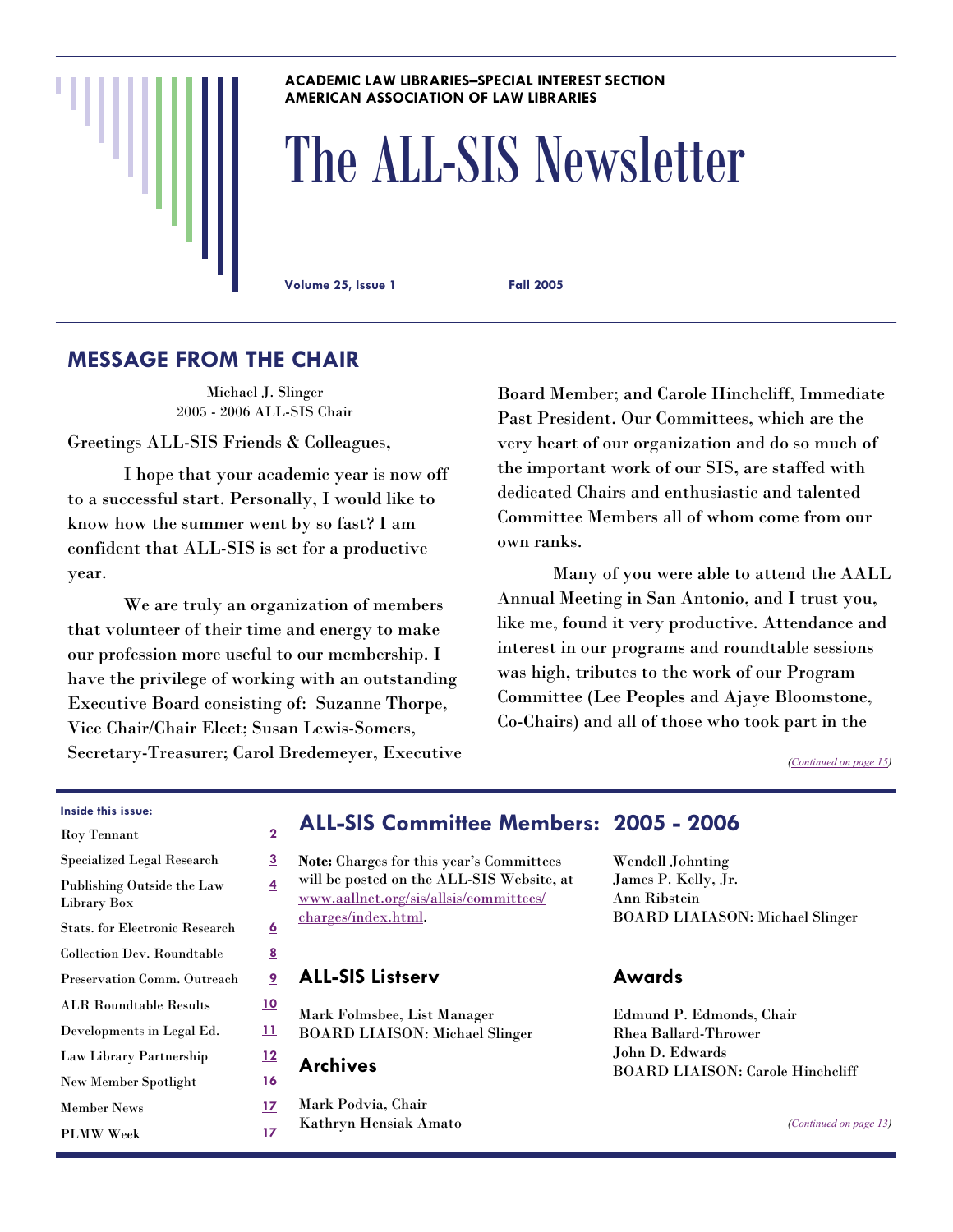#### <span id="page-1-0"></span>**Roy Tennant - Building the Libraries Our Users Deserve**

Diane Murley Reference/Web Services Librarian Southern Illinois University School of Law

 Those of us who attended the first plenary session at this summer's AALL annual meeting were treated to an inspirational talk by Roy Tennant, User Services Architect for the California Digital Library, who challenged us to give our users the libraries they deserve.

 Mr. Tennant began by discussing Google, Yahoo, and Amazon, companies that also serve the information needs of our users. While we should continue to hold these companies up to the same standards that we hold other information providers, we should also recognize what they are doing well and when they can be helpful tools for our clientele. We should also pay attention to the tools and protocols that are being used by others to provide interactive, personalized services that work.

 For example, Open WorldCat allows Google, Yahoo, and other search engines to access abridged WorldCat records, which then appear in search engine results with links to the websites of libraries that have cataloged the item. Another good example is RedLightGreen ([www.redlightgreen.com](http://www.redlightgreen.com)), a project of RLG designed for undergraduates, which uses a simple search box and relevance ranking for search results; provides controlled vocabulary links for users to narrow their search; adds thumbnail images of book covers and links to book reviews; links to libraries and booksellers having the item; and provides citations in the format of the student's choice. Both of these projects work because they focus on the users' needs and abilities, rather than requiring users to learn to search like librarians.

 Mr. Tennant also talked about the fact that much of the information our users need isn't even in the library catalog. In order to provide access to

other information, we subscribe to a growing number of "disparate databases, most with indecipherable names and inexplicable interfaces," which users must search individually, using different search interfaces and search results displays for each of them. Of course, this is a problem with which law librarians are all too familiar.

 He challenged us to provide better finding services for our users by focusing on our particular audiences and their needs; building tools that maximize the power of our licensed databases while minimizing the pain our users have to go through to access them; listening to what our users want to find and how they want to find it; and using our own knowledge and experience about what is available and possible.

 Mr. Tennant closed his talk by summarizing what our users deserve: a library that is focused on their needs; a library that understands that librarians may enjoy searching, but users prefer finding; a library agile enough to work with players like Google and Yahoo when helpful, yet offering focused, tailored, and effective solutions for users needs when appropriate; and a library staffed with professional up-to-date staff conversant with appropriate technologies and able to deploy those technologies effectively. In other words, users deserve modern professional library services.

Roy Tennant's credits include:

- Managing the Digital Library (Reed Press 2004)
- XML in Libraries (Neal-Schuman 2002)
- eScholarship Repository: [http://](http://repositories.cdlib.org/escholarship/) [repositories.cdlib.org/escholarship/](http://repositories.cdlib.org/escholarship/)

*([Continued on page 3\)](#page-2-0)*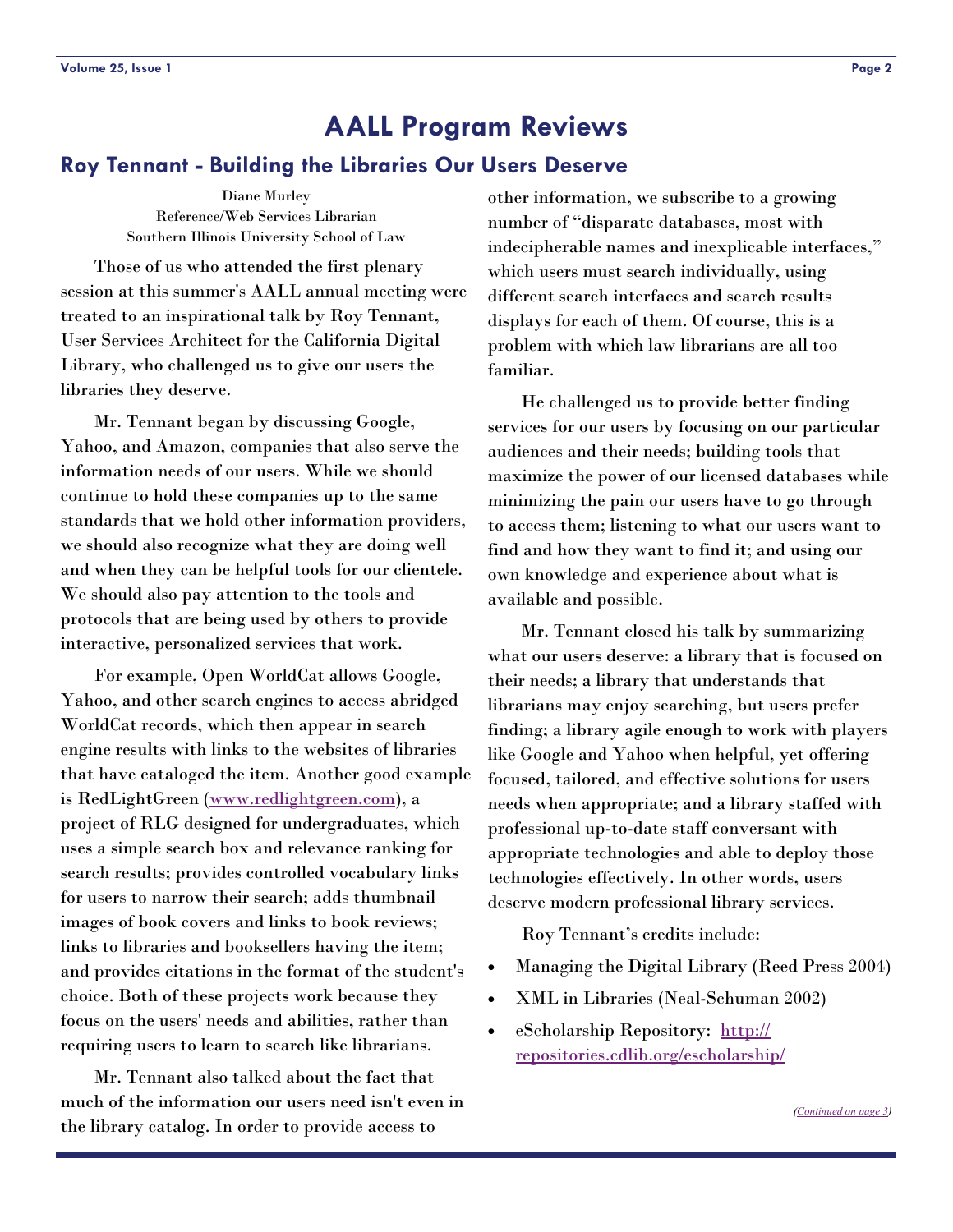# <span id="page-2-0"></span>**Tennant, Cont'd**

- eScholarship Editions: [http://texts.cdlib.org/](http://texts.cdlib.org/escholarship/) [escholarship/](http://texts.cdlib.org/escholarship/)
- Web4Lib: <http://lists.webjunction.org/web4lib/>
- XML4Lib: [http://lists.webjunction.org/](http://lists.webjunction.org/xml4lib/) [xml4lib/](http://lists.webjunction.org/xml4lib/)
- Current Cites: [http://lists.webjunction.org/](http://lists.webjunction.org/currentcites/) [currentcites/](http://lists.webjunction.org/currentcites/)
- SWISH-E software: <http://swish-e.org/>
- Librarians' Index to the Internet: <http://lii.org/>
- KidsClick!: [http://sunsite.berkeley.edu/](http://sunsite.berkeley.edu/KidsClick!/) [KidsClick!/](http://sunsite.berkeley.edu/KidsClick!/)

# **Specialized Legal Research Courses: When Advanced Legal Research Isn't Enough**

Cynthia Burress, Dee J. Kelly Law Library Texas Wesleyan University School of Law

 This detailed and informative program featured presentations by Joseph A. Custer, University of Kansas Wheat Law Library; Joan Shear, Boston College Law Library; and Robert Mead, University of Kansas Wheat Law Library. Program handouts for this session are available via the AALL Handout Materials Collection website.

 Mr. Custer introduced the program and described the Wheat Law Library's Advanced Legal Research (ALR) courses. He began by describing the law school's traditional ALR course, then explained how the library staff came up with the idea for additional ALR courses in specific subject areas. Among the reasons given for adding these additional courses were the inherent limitations of traditional first-year courses, the increasing complexities of legal research, and the heightened expectations of legal employers. He explained how the library chose which particular

subject-specific research courses to offer based on librarian expertise in a subject, the law school's emphasis on a subject area, and the expressed desire of students to gain research expertise in potential practice areas.

 He went on to describe the basic features of the courses themselves, including such details as assignments and syllabi, and then spent some time discussing the curriculum approval process at the University of Kansas. This section of the presentation was especially intriguing and gave some practical advice to librarians seeking to implement similar ALR courses in their own libraries. To illustrate this process, the program materials included a copy of a memo sent to law faculty requesting approval of the new courses. Finally, Mr. Custer described the reaction of law students and faculty to the new courses as "tempered enthusiasm" and reported that the courses have generally received positive feedback.

 Ms. Shear focused on several of the same things as Mr. Custer, describing the traditional ALR classes at Boston College and explaining how the Boston College Law Library went about developing several specialized courses. She then focused on some of the issues involved in putting together a new ALR course, such as what the course should try to accomplish and what sort of materials and information should be included. Her tips included reinforcing basic legal research concepts, demonstrating tools and techniques not covered in first-year legal research, and drawing examples and research problems from the subject area covered by the course. She also stressed that instructors should be aware of time limitations and take care to introduce students to the most useful resources.

 Ms. Shear also gave advice on successfully getting a new course approved. In particular, she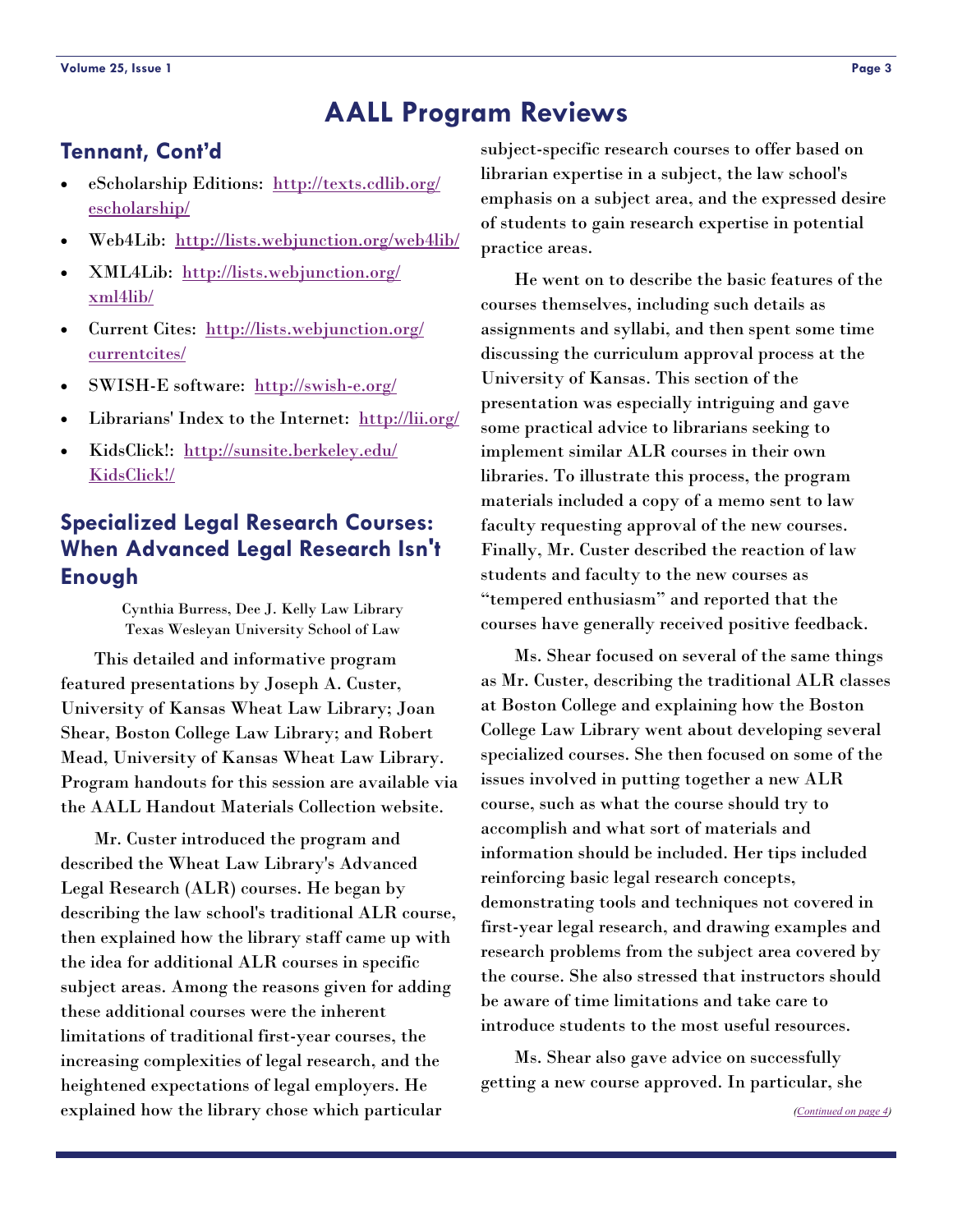suggested finding a faculty champion who wants the new course as much as you do. A professor who teaches or writes in the subject area you want to create a course for would be an ideal sponsor.

 Mr. Mead rounded out the program by giving a general overview of the reasons why specialized ALR courses are becoming increasingly popular. He described the differences between traditional and specialized ALR classes and emphasized the MacCrate Report's finding that lawyers must be able to design and implement research strategies.

 Mr. Mead then detailed the benefits to students of having an opportunity to integrate research strategies with the substantive law they are learning, then followed this analysis with a description of the less visible benefits to faculty, who are presented with students who are better researchers and thus produce higher quality work and may have potential as research assistants. Finally, Mr. Mead examined the benefits of specialized ALR to librarians, who gain additional opportunities to teach and publish as well as the chance to become experts in a particular subject area.

This interesting session provided valuable advice to those considering or developing specialized ALR courses. The experiences of all three presenters illustrated the challenges and rewards involved in offering these classes and gave a personal touch to the information offered.



# <span id="page-3-0"></span>**Specialized Legal Research, Cont'd Publishing Outside the Law Library Box: Opportunities Beyond Law Library Publications**

Debora Person, George William Hopper Law Library University of Wyoming College of Law

 Publishing opportunities specific to law librarianship are limited, but librarians have found that their knowledge and expertise give them the flexibility to publish in interdisciplinary studies as well. Law librarians are regularly adding to the professional literature of law, librarianship, legal education, research, technology, and current awareness issues. Certainly print materials dominate, but writing for e-journals, web sites, and computer-assisted instruction showcase the profession's talents, too. This session explored the experiences of some librarians and library groups. The panel was composed of Carol Bannen, Director, Information Resources, Reinhart, Boerner, Van Deuren, S.C.; Shannon Gilreath, Law Librarian and Associate Professor of Law and Divinity, Wake Forest University; and George Pike, Law Library Director and Assistant Professor of Law, University of Pittsburgh.

 Ms. Bannen began by describing Wisconsin's regional AALL chapter (LLAW) efforts to organize opportunities for publication in local bar and law-related organization publications. LLAW established a committee to develop these opportunities and identify authors for articles. The committee approached the state bar association and presented possible topics for articles. Upon approval, the committee began collecting articles for submission from librarians within the organization. Wisconsin librarians also publish regularly in the *Wisconsin Law Journal*, a weekly newspaper, and the Wisconsin Association of Legal *([Continued on page 5\)](#page-4-0)*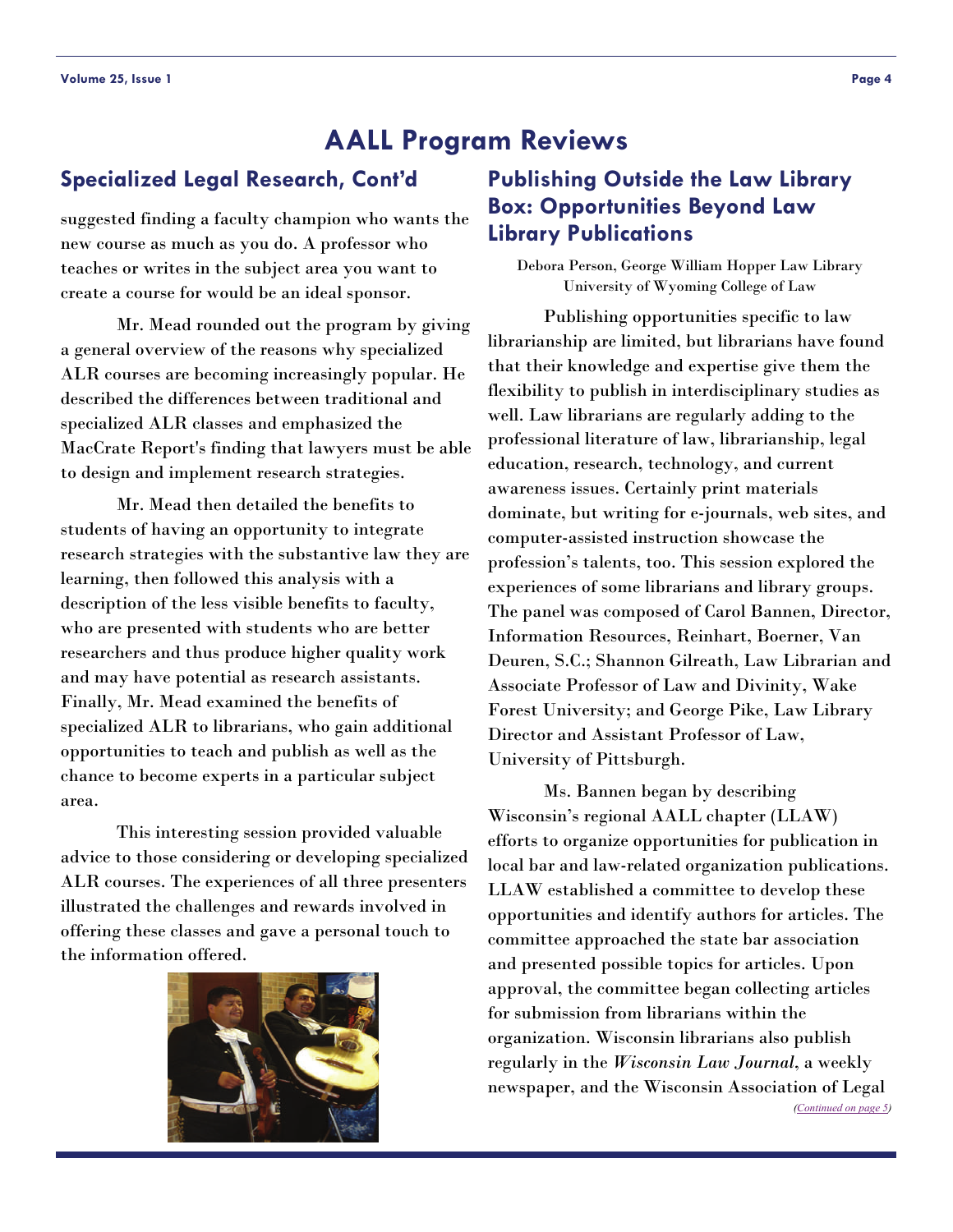# <span id="page-4-0"></span>**Publishing Opportunities, Cont'd**

Administrators' quarterly publication, *Class Action*.

 Professor Gilreath talked about the practical aspects of writing and submitting works to publishers. He stressed the importance of writing on topics that interest you, and he advised authors to be persistent about submitting materials. The publishers are there; it is a matter of locating the one for which your writing is appropriate.

 Regarding format and pay for submitted works, articles are usually submitted in completed format and the author is, in most cases, not paid for the work. Books are less likely to be submitted whole. It is usually sufficient to submit an idea for a book with a cover letter that outlines the chapter and a writing sample that represents the work. Publishers will pay authors for books, and they may offer an advance, which some academic authors use to pay research assistants.

 Professor Pike, columnist for the monthly *Information Today*, advised the audience to make their areas of professional interest known. Publishing opportunities are sometimes redirected or referred by helpful colleagues who are aware of your interests. If you are looking for appropriate subject matter for articles to submit, try monitoring news pages and services and maintaining a folder of items of current interest. In an academic setting, not all works will contribute toward the author's tenure; however, an active publishing record and namerecognition can be viewed favorably by the dean.

 Not only did the panel field some interesting questions, many of the participants had additional comments and advice to share. One of the editors of Online magazine encouraged submissions and advised that authors not 1) submit to multiple publishers at the same time, or 2) submit to publishers without investigating a publisher's

intended audience. CALI contributors were present who noted that CALI does pay for authored works.

 One participant referenced the services provided by Expresso. Expresso ([http://](http://law.bepress.com/expresso) [law.bepress.com/expresso](http://law.bepress.com/expresso)), per the web site, is a service that is available to all legal scholars. The service helps authors manage the manuscript submission process by identifying appropriate sources for publication; actively maintaining submission policies of over 450 law reviews; checking your file format for submissions; and mailing out your cover letter, article, and CV, if you have submitted one, for each law review you are considering. Costs are minimal and institutional accounts are available as well as individual accounts. Electronically delivered manuscripts cost \$2.00/ law review. Expresso will print and mail submissions to a select number of publishers for \$6.50/mailing.

 Some law faculties hold workshops to discuss publications in process and to get feedback from colleagues. One school holds a "Half-Baked" workshop where faculty come together to share their ideas and receive publishing mentoring. The panel addressed collegial feedback with additional suggestions. Professor Gilreath noted that such criticism, though constructive, can be difficult to accept, and the author's first reaction may be to disagree. It is, of course, not necessary to integrate all suggestions, and in general, comments focus on expanding certain areas, removing unnecessary arguments, or directing attention to additional resources that might be helpful. Professor Pike suggested that rather than a formal review, consultations can be performed informally by wandering to another faculty office to discuss a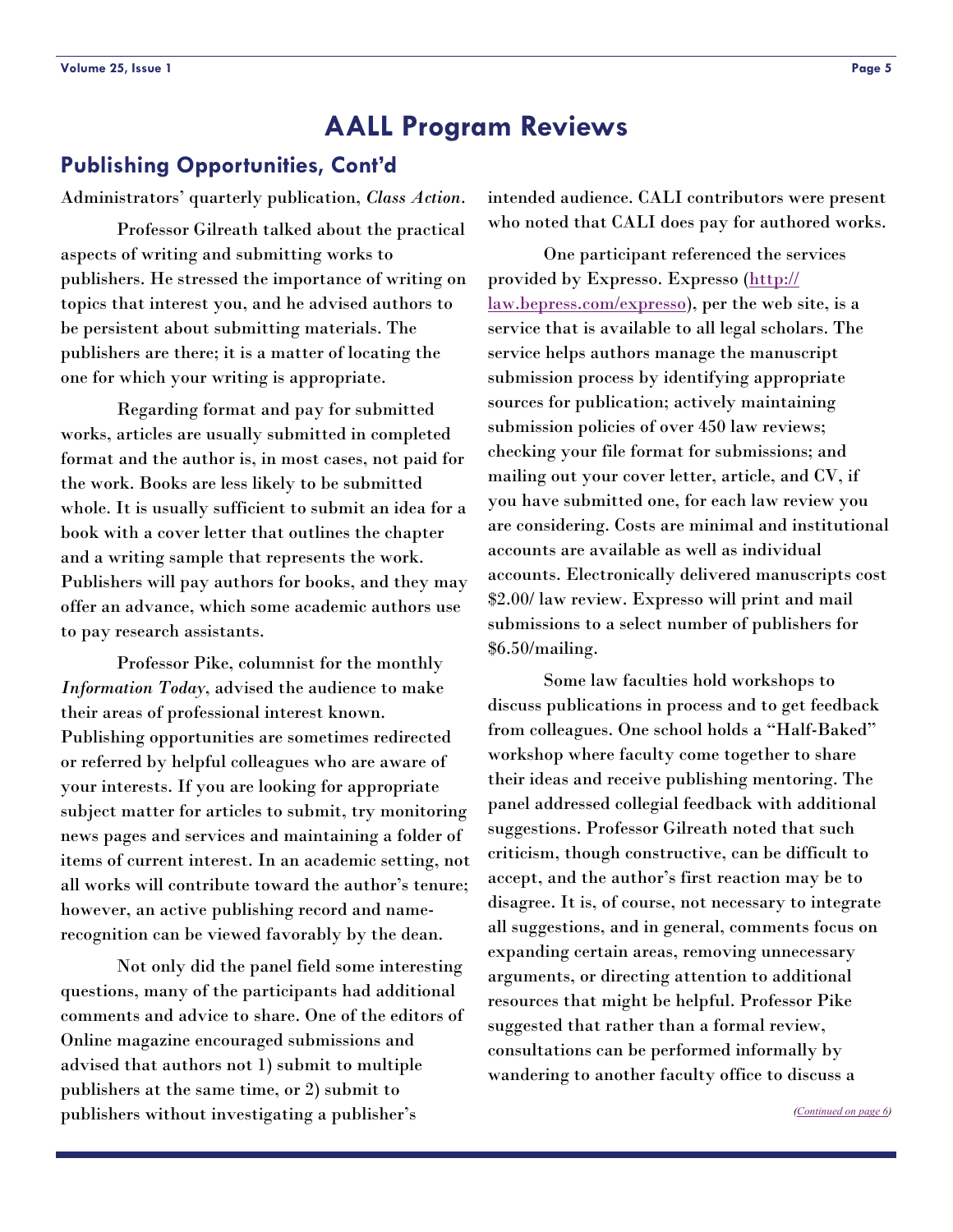# <span id="page-5-0"></span>**Publishing Opportunities, Cont'd**

particular section or argument. This tends to reduce the stress of collegial review, not to mention the time commitment of the reviewing faculty.

 In keeping with the topic of the presentation, the panel was asked about publishing within an area of personal interest rather than an area of professional expertise. Since this, in most cases, would assume a degree of expertise in another scholarly area, it is best to accentuate your qualifications in a cover letter to the publisher, along with a sample paragraph of your writing. The book, *Writers' Market*, was referenced as a good resource for learning how to approach publishers and what documents to include in your correspondence with them.

#### **A Few Words of Warning**

- Be aware of copyright ownership for any materials submitted. Note whether you are giving away your copyright with the publishing of the document, or whether you, as author, retain copyright. It is not unusual for journal publishers to have 90-day exclusivity rights after which copyright returns to the author.
- Read the contract. It can contain clauses that you, as author, will find questionable. One panelist found, in reading his contract, that he was to be liable for attorney costs if the publisher were to be sued for copyright infringement and lost.

 The session was filled with practical information from both panel members and participants. The interest generated was obvious by the active question and answer phase. It is encouraging to see the interest among librarians in sharing knowledge with each other, both the substantive knowledge of our profession and

helpful hints for making that knowledge available to others.

## **Statistics for Electronic Resources**

Sally Wise, Director of the Law Library & Professor of Law University of Miami School of Law Library

 Steve Hinckley, Associate Dean for Library and Information Technology and Professor of Law at the University of South Carolina, and Judith Wright, Associate Dean for Library and Information Services at the University of Chicago, moderated the discussion on "Statistics for Electronic Resources" at the Directors' Breakfast in San Antonio. Spencer Simons, the Director of the Law Library and Professor at the University of Houston, organized the program.

 To start with, here is a bit of background on all the different committees and organizations that have interest in this issue. Judith is Chair and Steve is a member of the ABA's Section on Legal Education and Admission to the Bar Law Libraries Committee. According to the ABA web site ([www.abanet.org/legaled/home.html](http://www.abanet.org/legaled/home.html)), the Law Libraries Committee reviews matters relating to law libraries, including periodic review of the Standards relating to law libraries, the law library section of the annual questionnaire, and the site evaluation questionnaire. Membership of the committee includes law librarians and law school deans and faculty. Rita Reusch, the Director of the Law Library and Professor of Law at the University of Utah, is the incoming chair of the Law Libraries Committee.

 Another committee involved in statistics issues is the Questionnaire Committee of the Section on Legal Education and Admission to the Bar. This committee is responsible for reviewing all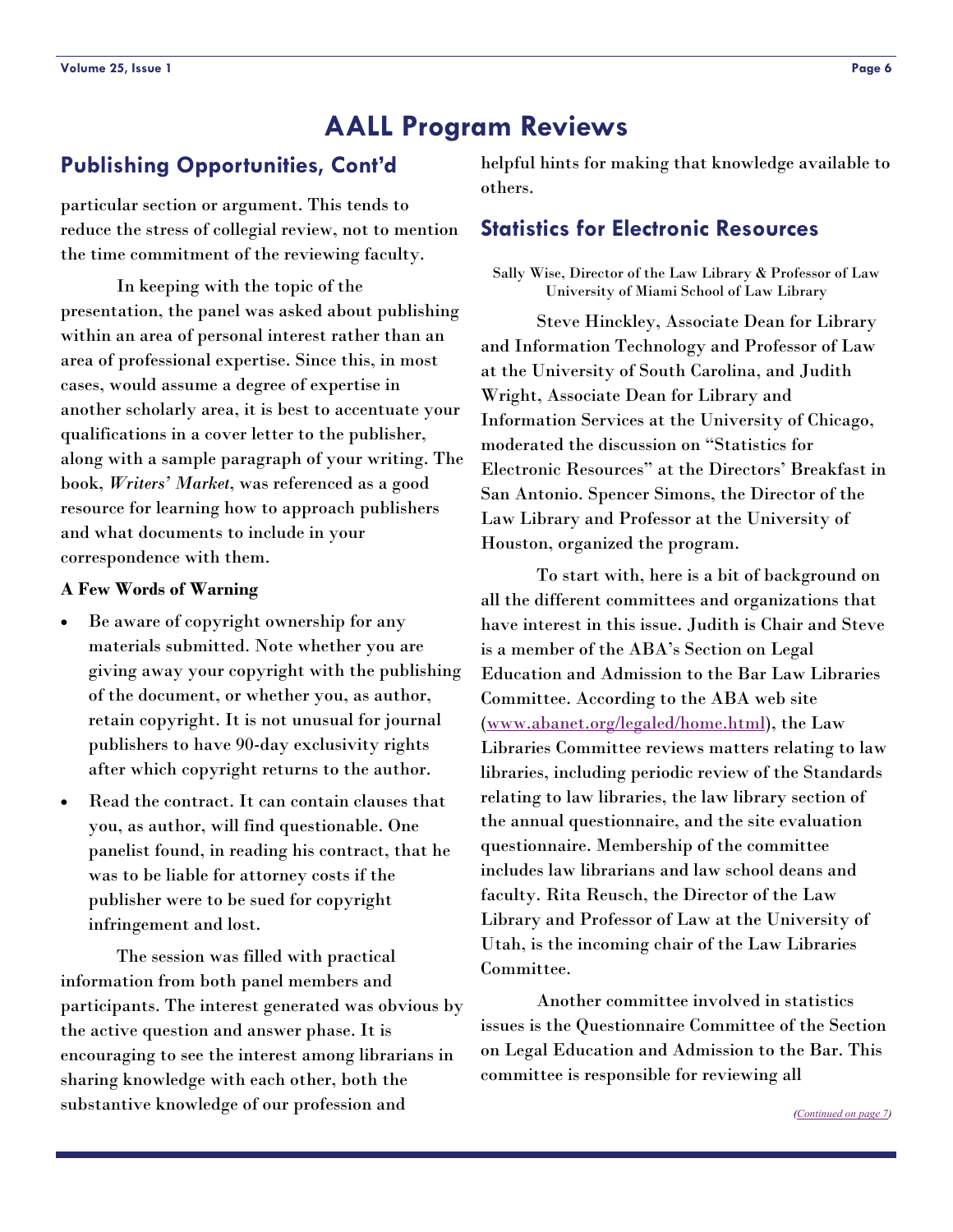# <span id="page-6-0"></span>**Statistics, Cont'd**

questionnaires and instructions, including both the annual and the site evaluation questionnaires. The Law Libraries Committee advises the Questionnaire Committee on law library issues. There is also a Standards Committee which is charged with reviewing proposed changes in or additions to the Standards, Interpretations, Rules, Policies, Procedures and Criteria and a Standards Review Committee which periodically reviews all standards. The governing body of the Section is the Council. The House of Delegates of the American Bar Association reviews some Section recommendations.

 Both the Academic Law Libraries - Special Interest Section's Statistics Committee which is cochaired by Kim Clarke, the Director of the Law Library at the University of the Pacific, McGeorge School of Law, and Jonathan Franklin, Associate Law Librarian at the University of Washington and the Relations with Online Vendors Committee chaired by Stephanie Davidson, Head of Public Services at the University of Illinois, are also involved in the issue. The Technical Services - Special Interest Section is also interested in this issue. The Association of Research Libraries ([www.arl.org](http://www.arl.org)) and the Association of Academic Health Sciences Libraries ([www.aahsl.org/](http://www.aahsl.org/)) have also been grappling with this issue and many of the "library" committees dealing with these issues have looked at the questions and schemes that these organizations have designed.

 First of all, both the annual questionnaire and the site evaluation questionnaire are designed to track the ABA standards. The annual and site evaluation questionnaires are available on the ABA website ([www.abanet.org/legaled/questionnaire/](http://www.abanet.org/legaled/questionnaire/questionnairedocuments.html) [questionnairedocuments.html](http://www.abanet.org/legaled/questionnaire/questionnairedocuments.html)). At this time, we count Titles (excluding non-book titles), Microform

Titles, and Other Non-Book Titles. Non-Book Titles are defined to include manuscripts, photographs, audiotapes, videotapes, CD-ROMS, and DVD titles. We are told not to include electronic or web-based titles or products.

 In the ABA annual questionnaire, we are also told to count Active Serial subscriptions and Active Serial Titles. Serial subscriptions are defined as any serial title, regardless of format, for which the library maintains an active record for continuous receipt. We are also told in the definition NOT to count serial subscription titles accessed via on-line databases (Lexis/Nexis, Westlaw/Dialog, Internet) unless the individual title within that database is a separately cataloged record in the library's catalog. A Serial Title is defined as a publication (bibliographic unit) in any format which is issued in successive parts bearing numerical or chronological designations and is intended to be continued indefinitely. It is active if any pieces/parts/updates have been and are expected to be received on a regular or irregular basis. In the financial section of the annual questionnaire, there is a question on electronic resources. We are told to include all monies for Electronic Resources including expenditures for all digital resources, DVDs, CD-ROMs, web based resources, such as Legal Trac, BNA or CCH Web versions, Lexis/Nexis, Westlaw, CALI, LSN, NetLibrary, etc., and contributions or payments to consortia or the university library. This is the only question in the ABA annual questionnaire that deals with electronic resources.

 The two questions that the moderators posed for the discussion were: 1) do we want to measure; and 2) if so, how do we count or acknowledge everything we have available to our users.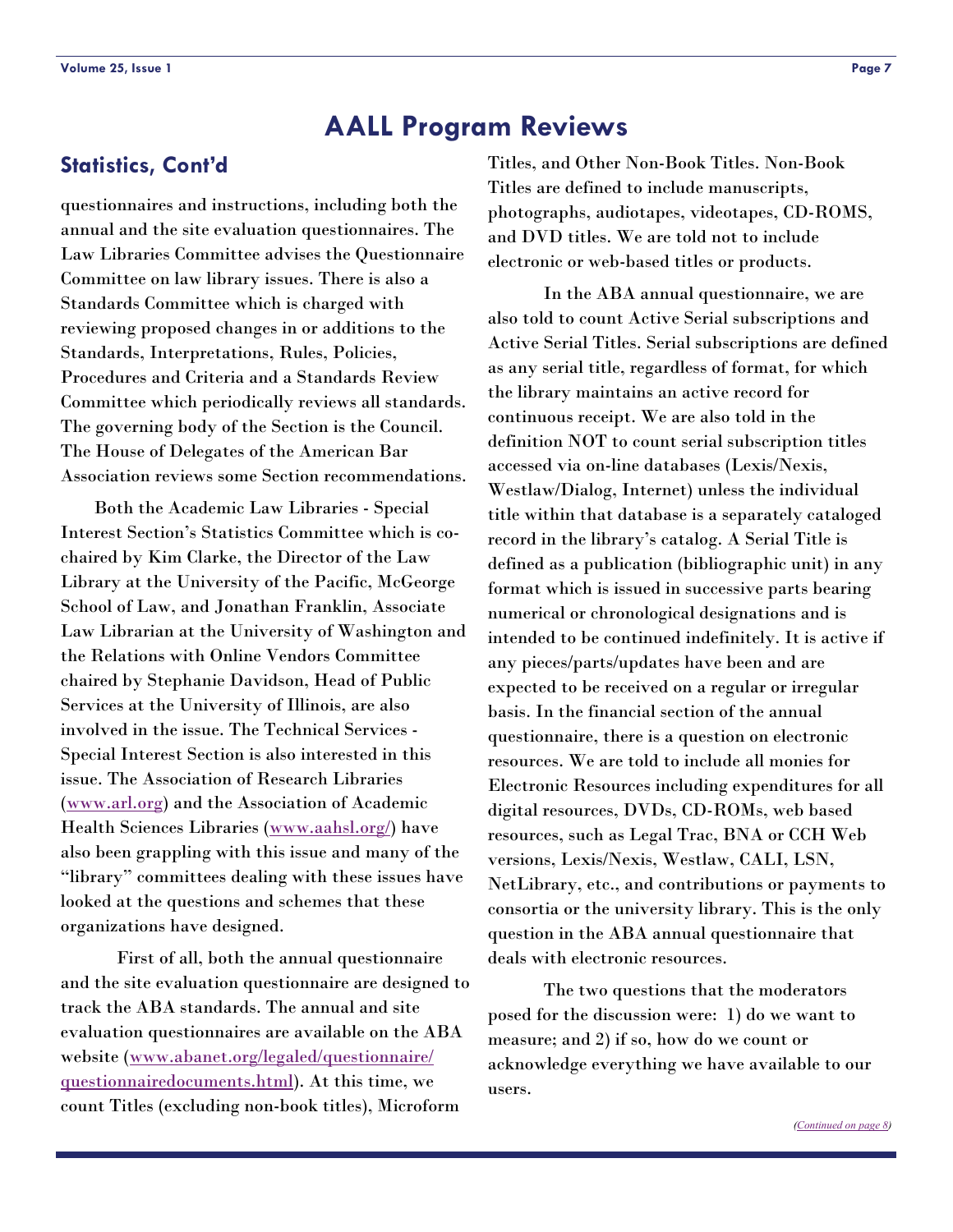There was a general consensus that we do want to measure electronic resources with the realization that we will need to be creative to do so since our current model does not reflect the new reality that many of our electronic resources may be part of the university library's collection, part of a state-wide collection or a consortium collection, etc. Many directors thought that the "right" statistics would be useful to measure compliance with the Standards and to provide meaningful management comparative statistics. Some directors were interested in more statistics in order to see what others were doing. Others were interested in fewer but more meaningful statistics.

 Some saw the solution to the problem to be to count as a serial title all titles included in the catalog. There was a discussion of the possibility of working with the vendors to get MARC records to add to our catalogs. Others suggested that this solution would dictate the use of the catalog when others might want to provide access to some information by other means. It was also brought up that cataloging records are changing and that the definition of title might change.

 A number of the participants also mentioned that they were interested in exploring measures such as LibQual that have the possibility of telling us something about the quality and the true worth of the collection. Some thought it would be even more beneficial if many schools used LibQual and we could use the results for comparative purposes. Another suggestion was that we might want to brainstorm possible qualitative questions to be added to the annual questionnaire.

 Another suggestion was for us to set up a dialog with U.S. News and World Report in order to educate them on the impact of their use of statistics on academic law libraries.

<span id="page-7-0"></span>**Statistics, Cont'd** At its April 2005 Board Meeting, the Executive Board of AALL agreed to join Project COUNTER ([www.projectcounter.org/](http://www.projectcounter.org/)), a nonprofit organization that exists to promulgate and promote an agreed international set of standards and protocols governing the recording and exchange of online usage data. COUNTER stands for Counting Online Usage for Networked Electronic Resources. AALL, the ALL-SIS committees, and others will be working with this organization and legal publishers to identify standards and protocols to count the use of electronic resources.

> It was clear that the directors were interested in finding a solution. Since this is an issue that we all need to tackle, it was suggested that we all begin looking at information that we can retrieve on our integrated library systems and from our webpages and give our findings and suggestions to Rita Reusch, the incoming chair of the Law Libraries Committee. Since we would need time to react to any new statistical request, it was also suggested that the Libraries be given plenty of notice. Another suggestion was that once test questions are formulated that they be beta tested and vetted so that they can be implemented with as much ease as possible.

# **ALL-SIS Collection Development Committee Roundtable**

Melanie Dunshee, Deputy Director Duke Law Library

 The lively discussion on "Coping with Budget Cuts," held at the 2004 roundtable during the annual meeting in Boston provided the background and impetus to continue the discussion for the 2005 roundtable. Doug Lind, co-chair of the Collection Development Committee began the discussion by posing two questions. Have libraries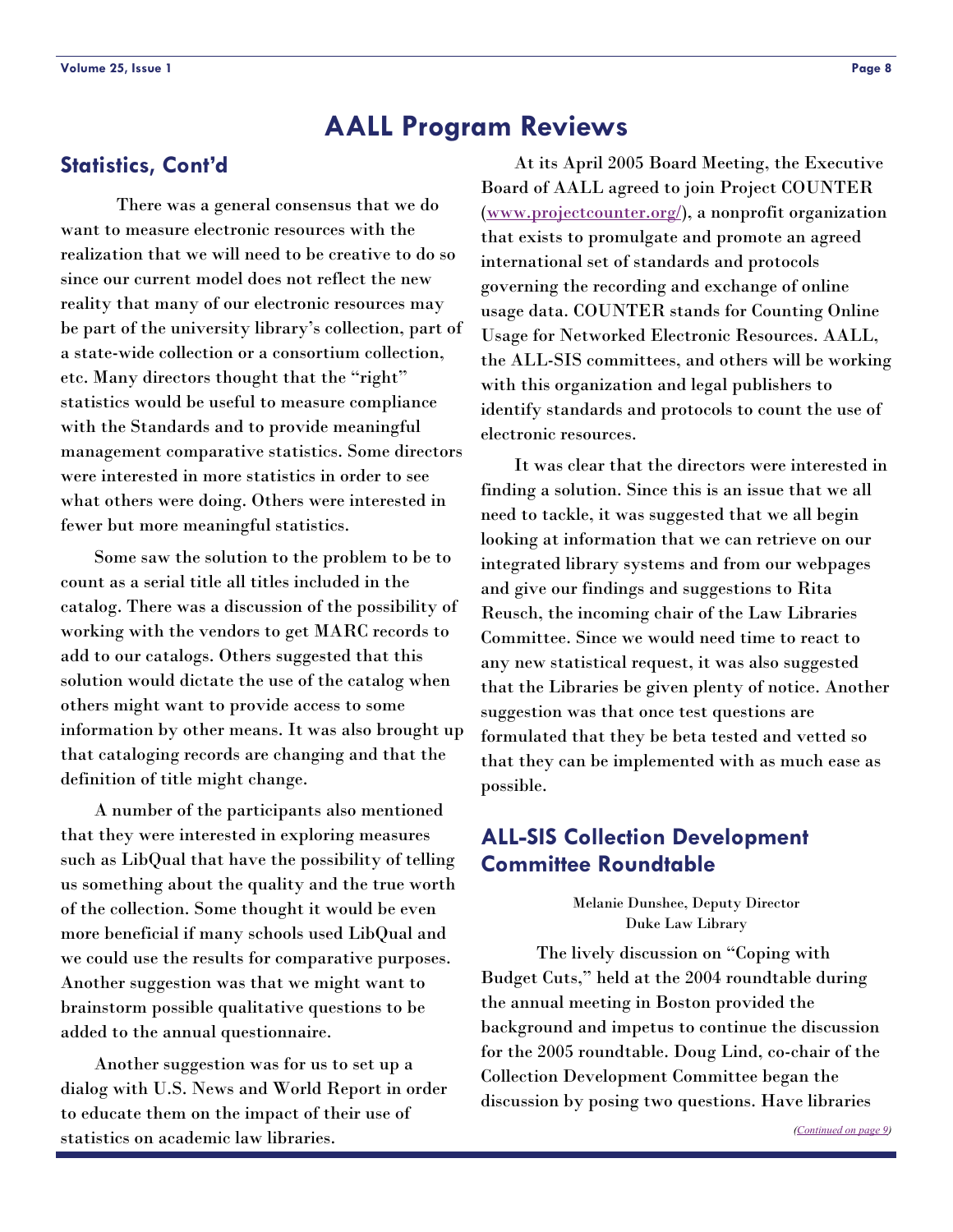## <span id="page-8-0"></span>**Collection Development, Cont'd**

canceled print copies of what has traditionally been defined as the "core collection" and how are decisions being made between print copies and electronic access for services such as CCH looseleafs and BNA products?

 Several libraries did report cancellation, or plans to cancel all print copies of a variety of "core" materials including advance legislative and session laws issues, state codes, journals and digests, relying instead on electronic access. Mike Chiorazzi of the University of Arizona has canceled print extensively and explained that in his view the library cannot justify duplication of resources given other demands. Even if there are no budget pressures, resources should be shifted to other areas, especially monographs and multidisciplinary areas, or services to give patrons what they want.

 Several participants expressed continuing frustration with the pricing models for print and electronic equivalents. CCH has announced increasing costs for electronic subscriptions if print subscriptions are cancelled. Although many libraries have purchased the BNA package, others felt that pricing and bundling were obstacles to moving to all electronic, even when this was preferred. Participants urged libraries to find ways as a group to bring pressure on publishers to change some of their offerings, and also to supply needed statistics and related data as part of their services.

 Many of the themes of the discussion were further developed in 2005 programs and the committee hopes to develop more program proposals out of these annual discussions. If you have comments or ideas for ways to engage in discussion on these topics in the future and

between annual roundtables, please contact Collection Development Committee Co-Chairs Doug Lind at [Lindd@law.georgetown.edu](mailto:Lindd@law.georgetown.edu) or Connie Lenz at [lenzx009@umn.edu](mailto:lenzx009@umn.edu).

# **Preservation Committee of TS-SIS Seeks Outreach**

Sally Wambold Law Library, University of Richmond

 The Preservation Committee of the Technical Services Special Interest Section is seeking to establish liaisons with other organizations in AALL. I am the liaison from the Preservation Committee to ALL-SIS. At the Annual Meeting in San Antonio, I distributed flyers inviting ALL-SIS members to the Preservation Program B-3, in which Pat Turpening described the Northeast Document Conservation Center Preservation Survey, which seven academic librarians from Arkansas, Indiana, Kentucky, Ohio, Utah, Virginia, and Washington State researched from August 2004 to June 2005. Three of the librarians, Ann Nez of the University of Washington; Curt Conklin of Brigham Young; and Joe Thomas of Notre Dame discussed their experiences and discoveries. I moderated the discussion.

 Also part of the invitation flyer was the Preservation and Binding Roundtable featuring Ellen Cunningham-Kruppa, the Director of the Kilgarlin Center for Preservation of the Cultural Record at the School of Information at the University of Texas. The Center was established last fall with a \$1M endowment from William Kilgarlin, a former Texas Supreme Court Justice. According to the press release announcing the Center, "Through research and education, the Center's mission is to advance knowledge and practice in the record of the human enterprise, creativity, and discovery. Building on the School of Information's top ranking programs in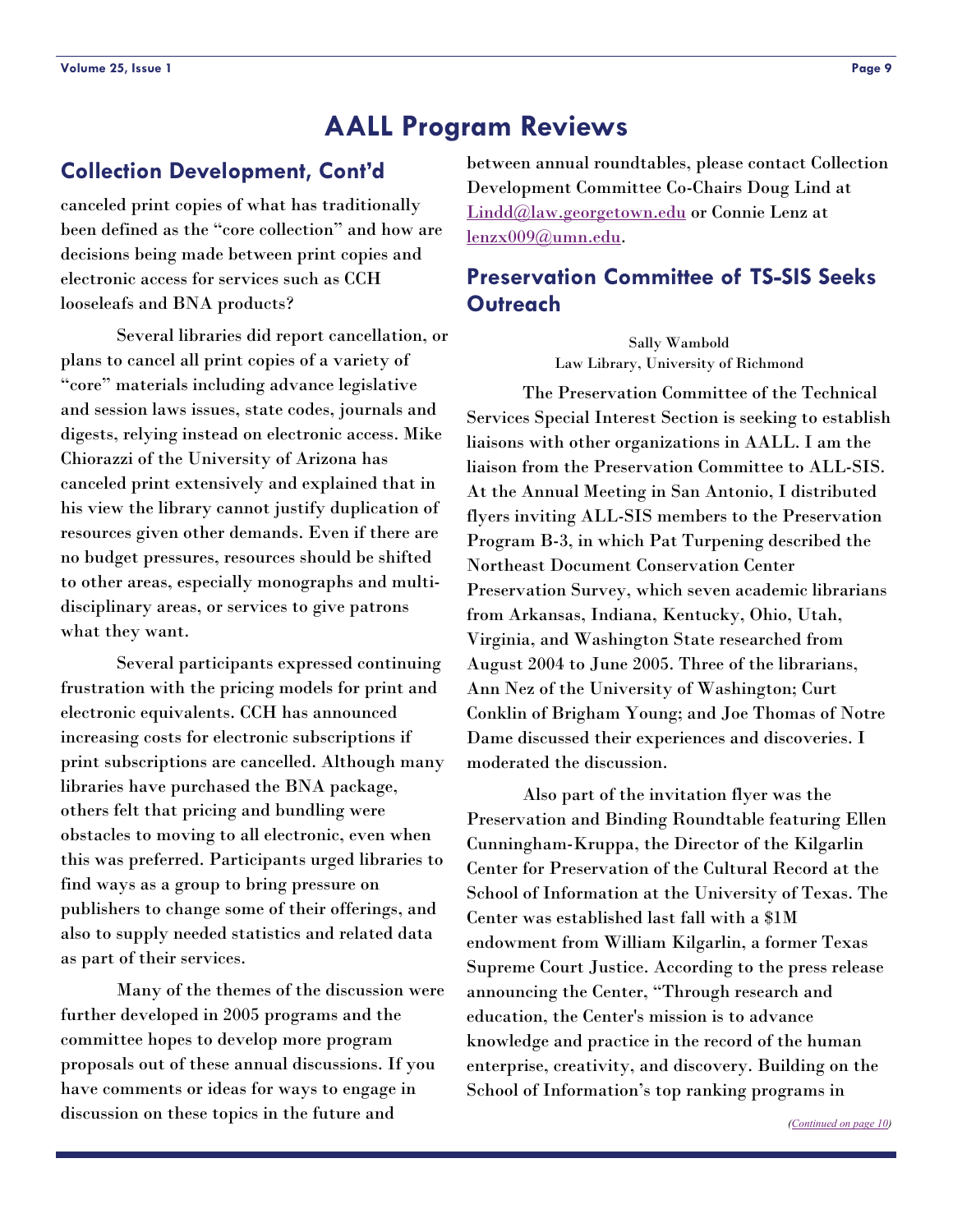<span id="page-9-0"></span>preservation management and conservation studies, the new Center will also address pressing concerns in digital preservation, and promote research, education, and public outreach in the broad area of cultural records management." Ellen also teaches courses in preservation management, preservation reformatting, conservation, and digitization. Ellen spoke about some exciting initiatives being undertaken at the Kilgarlin Center.

 Please contact me with your preservation questions and challenges. I will be glad to research them for you.

Sally Wambold, Law Library, University of Richmond VA 23173 Phone: 804-289-8226 Fax: 804-287-1845 [swambold@richmond.edu](mailto:swambold@richmond.edu)

# **ALL-SIS Advanced Legal Research Roundtable Results**

Notetakers: Jennifer Murray, Susan Herrick, Louise Tsang, Rosalie Sanderson, Sara Kelley

#### COURSE MATERIALS & TEACHING METHODS

#### **1. Would you be willing to share your research exercises in the Legal Research Sourcebook? Why or Why not?**

- Most did not know about the Legal Research Sourcebook, but are willing to share their research exercises. They think it is a good idea.
- People at my table were largely unaware of the Sourcebook but seemed interested in checking it out.
- Most members had not shared and a few were not aware of the Sourcebook. Several would be willing to share. Concerns about sharing

included: fear that clarification would be needed; embarrassment about mistakes; getting consent in team teaching situations; library specific nature of exercises; lack of usefulness due to passage of time from event prompting exercise preparation.

#### **2. What are some effective ways of teaching small groups legal research without using PowerPoint?**

- Some effective ways of teaching small groups legal research without using PowerPoint:
	- Live internet demo
	- CALI
	- TWEN
	- "Clicks" technology not very well-received by students mainly because of the way the classroom was set up, which hindered the use of the technology

#### **3. Do you think that ALR instructors have a good grasp of what types of legal research practicing attorneys will need to perform? If not, how can they improve their understanding?**

• Most agreed there was a need for improvement in this area. Several suggested that providing reference assistance helps. Others had practicing attorneys come as guest speakers come to their classes. (However, there was some concern that some practicing attorneys would say they don't do research anymore.) Some hoped to participate in exchanges. Some continued to do contract work as a way to stay in touch with the issues. About half of the librarians had worked as attorneys, and these librarians felt that that work was very helpful to them in teaching legal research and understanding needs of practicing attorneys. One librarian mentioned that it was important to remember that not all law students went to big firms, so that law practice models should encompass more than one type of practice.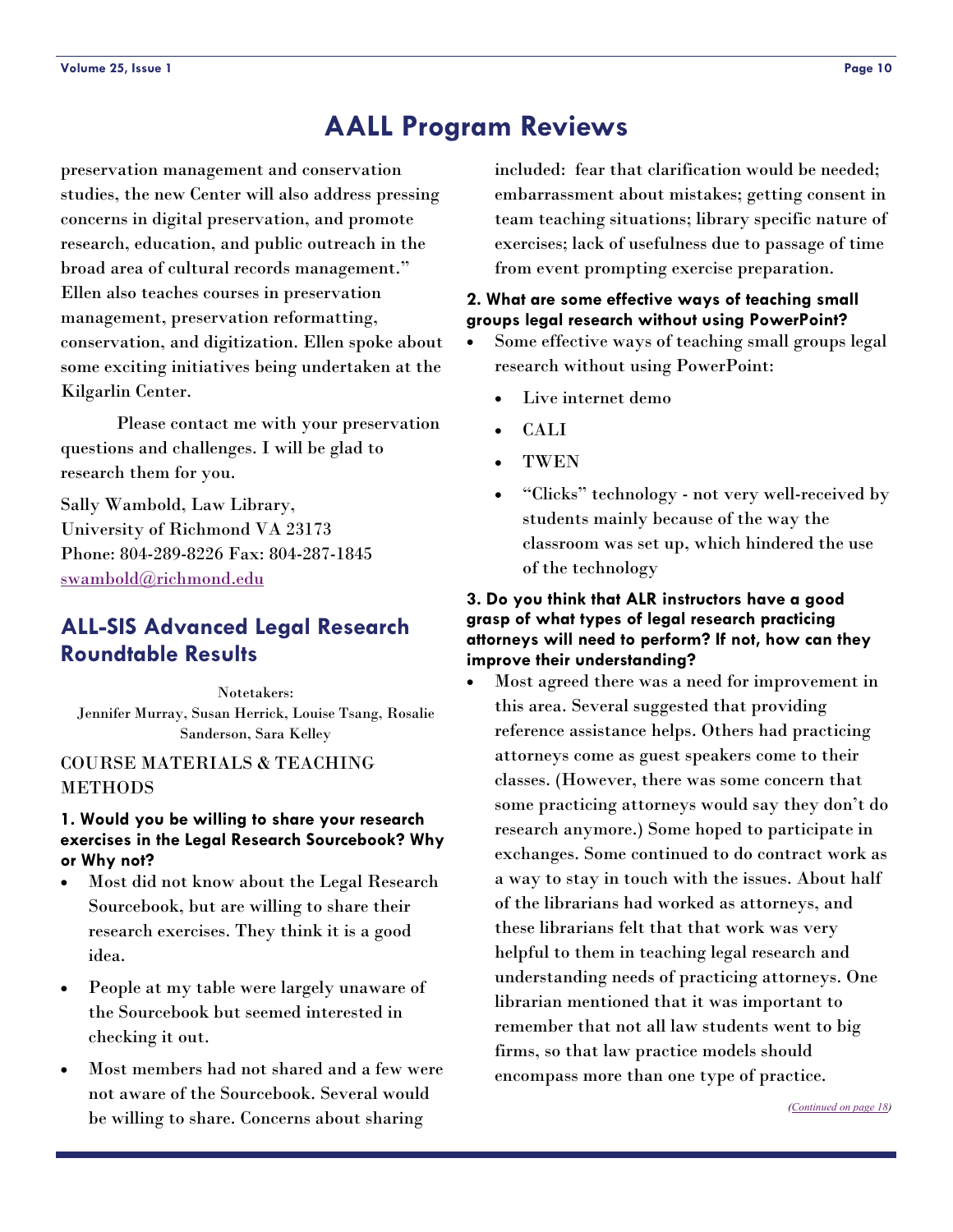# <span id="page-10-0"></span>*Developments in Legal Education:* **Law Schools Adopting Business School Teaching Methods**

#### Sara Kelley

Reference Librarian, Georgetown University Law Center

*Note: This is the third entry in a continuing series about interesting developments in legal education. Each article will present a brief overview of a controversy or recent trend in the theory or practice of legal education. If you have ideas for future columns, or if you are interested in writing about a legal education development yourself, please contact the editor at [leah.sandwell-weiss@law.arizona.edu](mailto:leah.sandwell-weiss@law.arizona.edu).* 

 According to a recent article in the New York Law Journal, some law schools are mulling the question, "If the law is becoming more of a business, should law schools become more like business schools?"1 The article went on to report on specific developments at a few top law schools, including the following:

- Northwestern University has adopted business schools' "case-study" instruction method (described below) in many classes. It has also embraced the common business school practice of making applicants' work experience a major factor in admissions decisions; and
- Columbia University "is giving increased attention to classes that 'show the interplay between law and business.'" One such course is Columbia's innovative "Deals" class, in which small groups complete corporate transaction case studies.2

 The cornerstone of business school teaching is the case-study method. The major features of the business school case-study method are (1) the discussion of one case study per class meeting; (2) class participation makes up a large percentage of the course grade, generally as much as 50% (this is unlike most large law school classes, where class participation counts little or not at all); and (3) the final examination consists of another case study.3 In MBA classes a case study is usually between five and twenty pages long. It lays out a fact pat-

tern and requires students to plan a responsive course of action.4 Advantages of the case-study method over law school's case method include its requirement of group effort, its encouragement of meaningful class participation, and its focus on problem solving. According to Professor Don Welch of Vanderbilt Law School, "Legal education helps prepare students to exercise professional judgment through the case method. But it may be that the kind of case method used in business schools . . . does this more effectively."5

 Law professor Douglas Leslie of the University of Virginia likes the case-study method so much that he has developed a series of casebook alternatives utilizing a similar approach, which he sells over the Internet; he calls these "CaseFiles."6 Currently CaseFiles are available for courses in contracts, property, employment law, labor law, and sports law.7 Each CaseFile provides a fact pattern and a selection of authorities.8 A CaseFile's authorities generally include several cases and sometimes include statutes and/or secondary sources such as Restatement sections.9 In classes that apply the CaseFile teaching method, class discussion addresses one CaseFile per class and students are expected to extract legal rules from the selected authorities and apply them to the fact pattern.10 In Professor Leslie's own classes, the final exam consists of another CaseFile.11

 Not all legal educators are enthusiastic about business school teaching methods, however. Jonathan Macey, a law professor at Yale who teaches business law classes, has opined that, "The larger part of business school curriculums is about learning skills. Learning the law is much more subtle."12 Columbia law professor Thomas Merrill, who used to teach at Northwestern, told the New

*([Continued on page 25\)](#page-24-0)*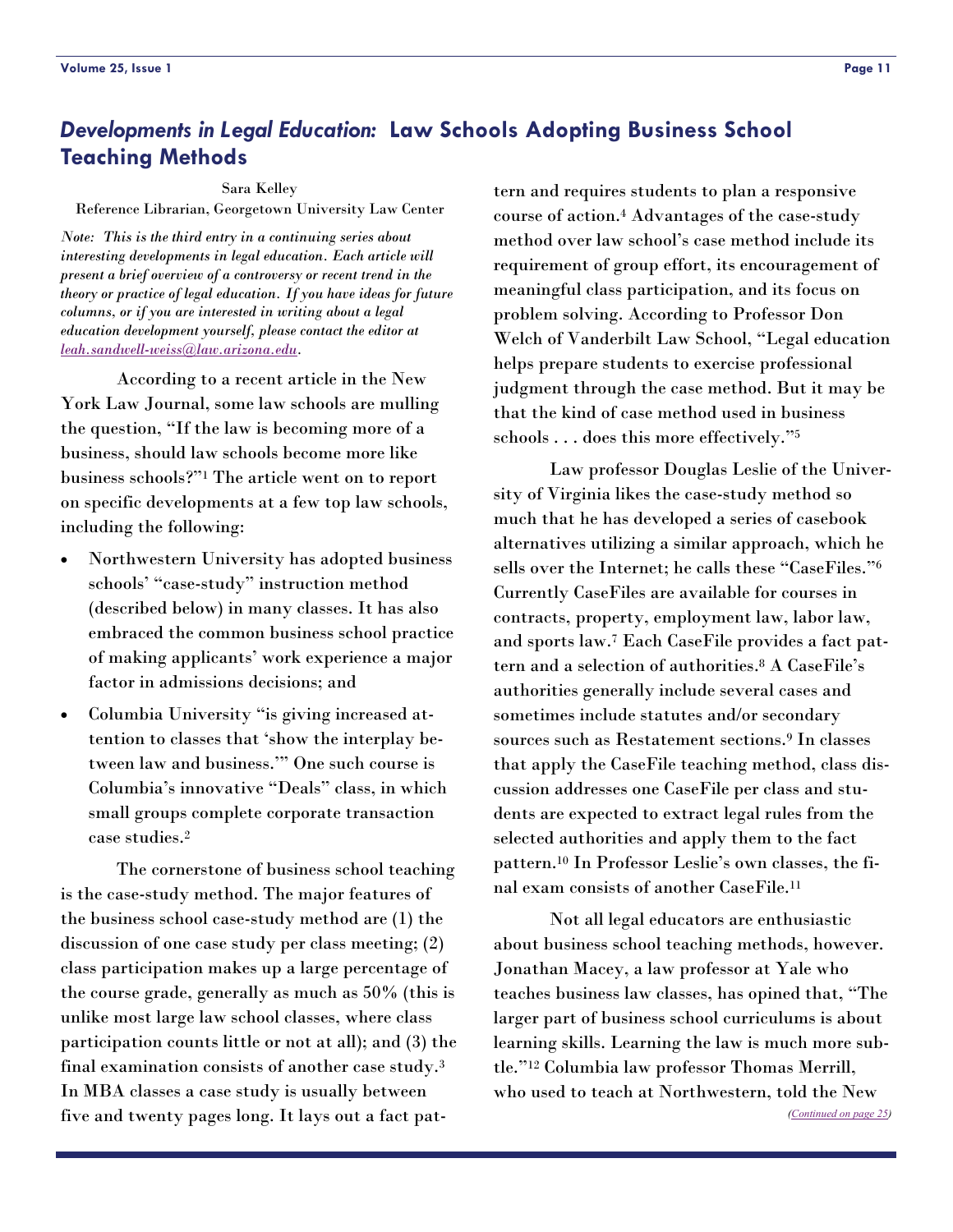Frank Y. Liu and Joel Fishman \*

<span id="page-11-0"></span>NOTE: This version of the article has been shortened to meet the space limitations of the paper version of the ALL-SIS Newsletter. A complete version is available at [www.aallnet.org/sis/allsis/newsletter/25\\_1/partnership.htm](http://www.aallnet.org/sis/allsis/newsletter/25_1/partnership.htm).

 In November, 1999, Duquesne University Center for Legal Information (DCLI) and the Allegheny County government located in Pittsburgh, Pennsylvania, entered into a contract for the DCLI to manage the operations of the Allegheny County Law Library (ACLL). This partnership between a private academic law library and a public county law library is the only operation of its kind in the nation.1 The partnership has proven to be a success and a second five-year contract was implemented on June 1, 2004. This article is intended to share with the law library community the background, the operations, and the benefits to both libraries and the legal community of the greater Pittsburgh area from this unique partnership.

#### **Background**

 ACLL, founded in 1867, is one of the oldest and largest county law libraries in the United States. ACLL is located on the 9th floor of the landmark City-County building built in 1911. The library has approximately 200,000 volumes, with an extensive rare book collection and one of the most comprehensive Pennsylvania records and briefs and legislative journal collections in the country. Duquesne University was founded in 1878 by the Congregation of the Holy Ghost Order. DCLI has over 281,000 volumes housed in a newly renovated facility of about 45,000 square feet. DCLI has an extensive Pennsylvania law collection and maintains the most comprehensive web site on researching Pennsylvania law.

 DCLI is located at the Duquesne University campus on Locust Street which is three blocks and a ten-minute walk from ACLL. The

 ACLL was a division of the Court of Common Pleas since the mid-1970s. In 1997 the law library's budget was cut by three quarters, from \$800,000 down to \$206,000. An outcry from the judges and bar association quickly led to a deal in which filing fees would be increased to increase revenue to approximately \$300,000. However, the initial estimate was too high, and only \$200,000 was collected to offset part of the county's funding. For eight months, there was no response. Finally, in December 1998, the County Solicitor announced to the bar and to the library staff that Duquesne University Law Library was taking over the library. During the year he had approached both the Carnegie Library of Pittsburgh and the University of Pittsburgh Law School, but neither felt it was in their interest to make some arrangement with the library.

 Initially, the judges of the court and the Allegheny County Bar Association (ACBA) expressed opposition to the arrangement. However, after DCLI presented its detailed plan which would maintain ACLL in its current location and its collection and services as a separate entity, the bench and ACBA gave their strong stamp of approval. The county commissioners approved the plan in March 1999 to a five-year contract from June 1999 to May 2004 for DCLI to manage the library starting November 8, 1999. The contract was renewed on November 4, 2003, for another five years from June 2004 to May 2008.

#### **Renovations**

 During the first year under new management, the staff members of the two libraries were involved in a complete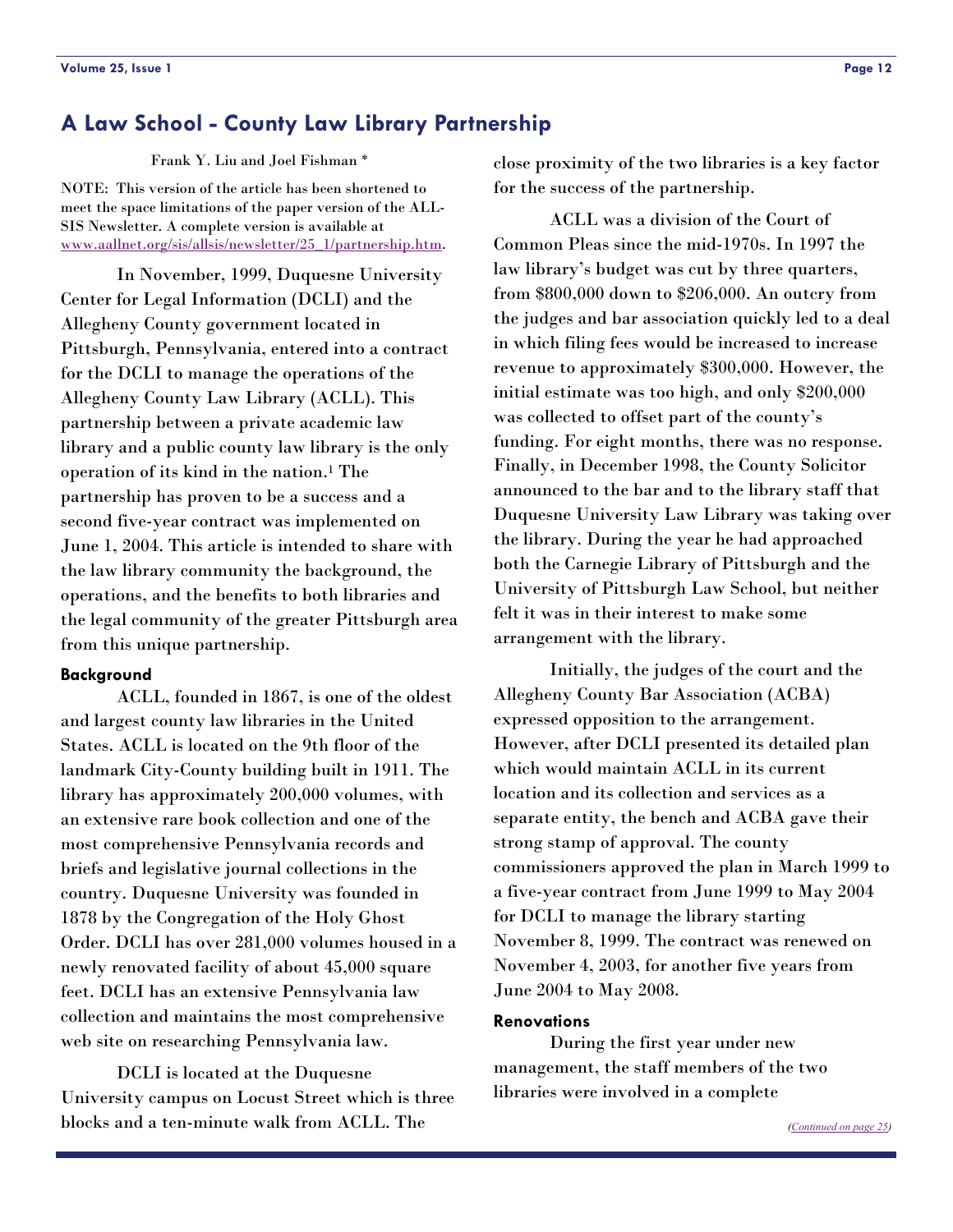# <span id="page-12-0"></span>**ALL-SIS Committee Members, Cont'd**

#### **Bylaws**

Thomas L. Hanley, Chair Jennifer Wagner Hollie White BOARD LIAISON: Michael Slinger

#### **CALI**

Sara Kelley, Chair Patricia Fox, Vice-Chair Nancy P. Johnson, Vice-Chair Brian Huddleston Kit Krelick Kris Niedringhaus BOARD LIAISON: Suzanne Thorpe

#### **Centennial**

Rosalie Sanderson, Chair Margaret Christiansen Rick Donnelly Christopher A. Knott Rita M. Parham H. Kumar Percy Milagros R. Rush BOARD LIAISON: Carol Bredemeyer

## **Collection Development**

Connie Lenz, Co-chair Doug Lind, Co-chair Nancy J. Adams Beth DeFelice Melanie J. Dunshee Sandra Klein Jan Ryan Novak Karen A. Nuckolls Helen Wohl BOARD LIAISON: Suzanne Thorpe

## **CONALL/Mentoring**

Paul Moorman, Co-chair Patricia Kidd, Co-chair Laurence Jay Abraham E.H. Uwe "Ed" Beltz Joey Hernandez JoAnn Hounshell Julia Jaet Stefanie Pearlman Linda M. Sobey Kathleen Thompson Barbara A. West

BOARD LIAISON: Susan Lewis-Somers

#### **Continuing Status/Tenure**

Patricia R. Monk, Co-chair Julie Lim, Co-chair Elizabeth Adelman Margaret Maes Axtmann Joseph A. Custer Margaret Eggert Brian Huddleston Julie A. Stuckey BOARD LIAISON: Carol Bredemeyer

#### **Directors Breakfast**

Mark P. Bernstein, Chair BOARD LIAISON: Michael Slinger

#### **Education**

Debra Denslaw, Chair Sally H. Wambold, Vice-Chair Christine M. Ciambella Anne L. Cottongim David J. Fetrow Sara Hooke-Lee Julia Wentz BOARD LIAISON: Suzanne Thorpe

#### **Faculty Services**

Michelle Kristakis, Co-chair Sara Sampson, Co-chair Marianne Alcorn Susan Broms Elizabeth A. Goldberg Raquel M. Ortiz Leslie Pardo Margaret A. Schilt Jane E. Thompson James Wirrell BOARD LIAISON: Susan Lewis-Somers

#### **Legal Research**

Susan Herrick, Chair Judith Ford Anspach Laura Cadra Joseph Gerken Virginia Lougheed Bill Mills Gail A. Partin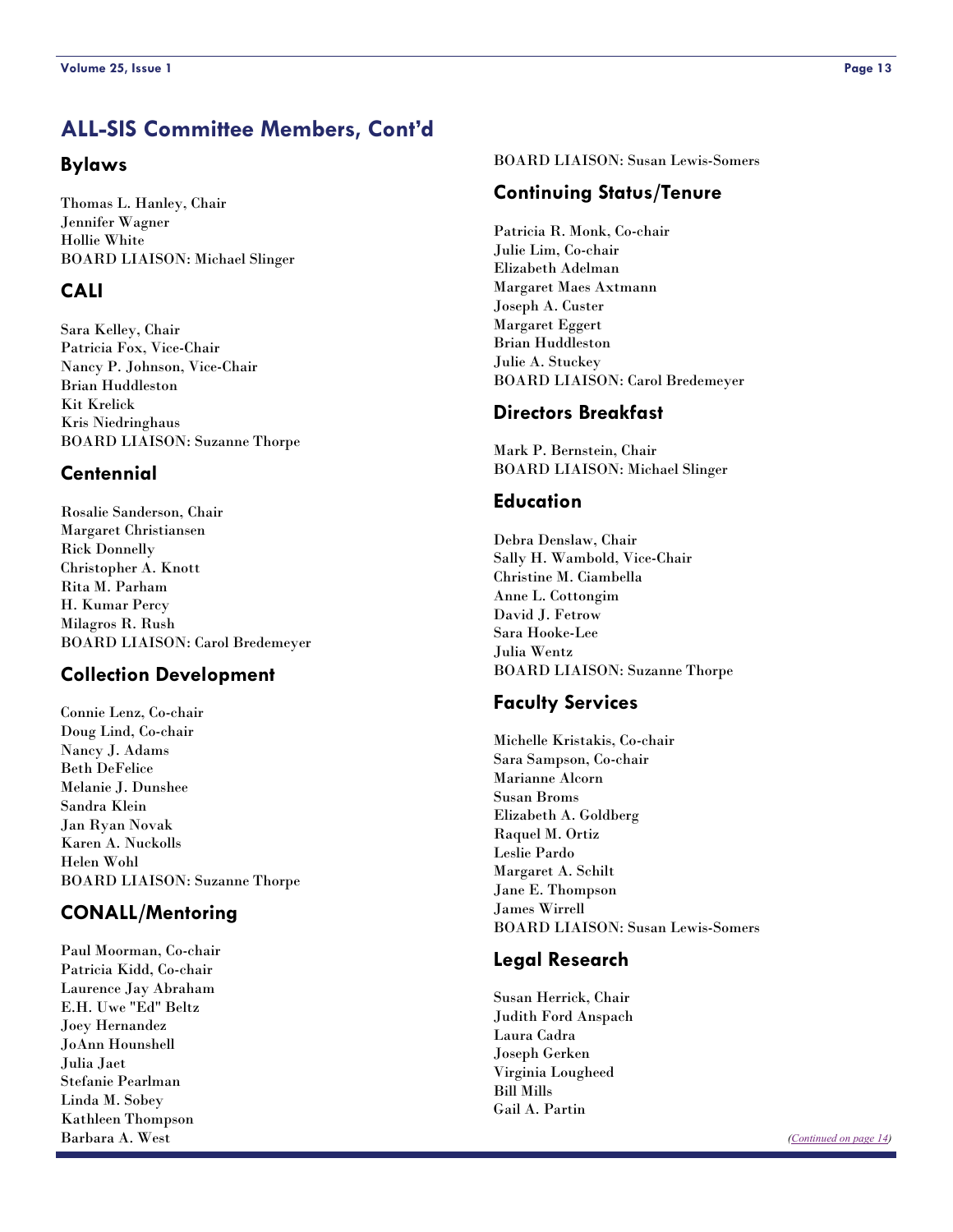# <span id="page-13-0"></span>**ALL-SIS Committee Members, Cont'd**

Mary Rumsey Lisa A. Spar Louise Tsang Colleen C. Williams BOARD LIAISON: Susan Lewis-Somers

#### **Legal Research Sourcebook**

Jennifer Murray, Chair Katherine Hall Susan Herrick Virginia McVarish William Mills Diane Murley Lynn Murray Mary Ann Neary Gail Partin Louise Tsang BOARD LIAISON: Susan Lewis-Somers

#### **Liaisons**

ABA Section on Legal Education and Admission to the Bar: Carol Avery Nicholson Association of American Law Schools: Scott Pagel BOARD LIAISON: Michael Slinger

#### **Local Arrangements**

Philip C. Berwick, Chair BOARD LIAISON: Michael Slinger

#### **Membership**

Marjorie Crawford, Co-chair Victoria Williamson, Co-chair James P. Kelly, Jr. Kristina L. Niedringhaus Tawnya K. Plumb BOARD LIAISON: Suzanne Thorpe

#### **Middle Managers Breakfast**

Wei Luo, Chair Elizabeth Adelman Amy Osborne BOARD LIAISON: Carol Bredemeyer

#### **Newsletter**

Leah Sandwell-Weiss, Chair Donald L. Ford Sue Kelleher

Colleen Williams BOARD LIAISON: Carole Hinchcliff

#### **Nominations**

James G. Milles, Chair Richard E. Humphrey Janis L. Johnston BOARD LIAISON: Susan Lewis-Somers

#### **Programs: 2006**

Lee Peoples, Co-Chair April Schwartz, Co-Chair Ajaye Bloomstone, Special Subcommittee Chair Ruth Levor, Subcommittee Member Patricia A. Satzer Eric Young Kira Zaporski BOARD LIAISON: Suzanne Thorpe

#### **Public Relations**

Phill Johnson, Chair Eric Gilson Mary D. Hood Carmela Kinslow Sheri H. Lewis Michael J. Lynch BOARD LIAISON: Suzanne Thorpe

#### **Relations with Online Vendors**

Stephanie Davidson, Co-chair Maureen H. Anderson Marlene K. Harmon Sandy Sadow Monica Sharum Catherine M. Thomas BOARD LIAISON: Carole Hinchcliff

#### **Statistics**

Kim Clarke, Chair Jonathan Franklin, Co-chair Nancy Brooks Miller Linda Ryan Chris Simoni Kory D. Staheli BOARD LIAISON: Carole Hinchcliff

*[\(Continued on page 15\)](#page-14-0)*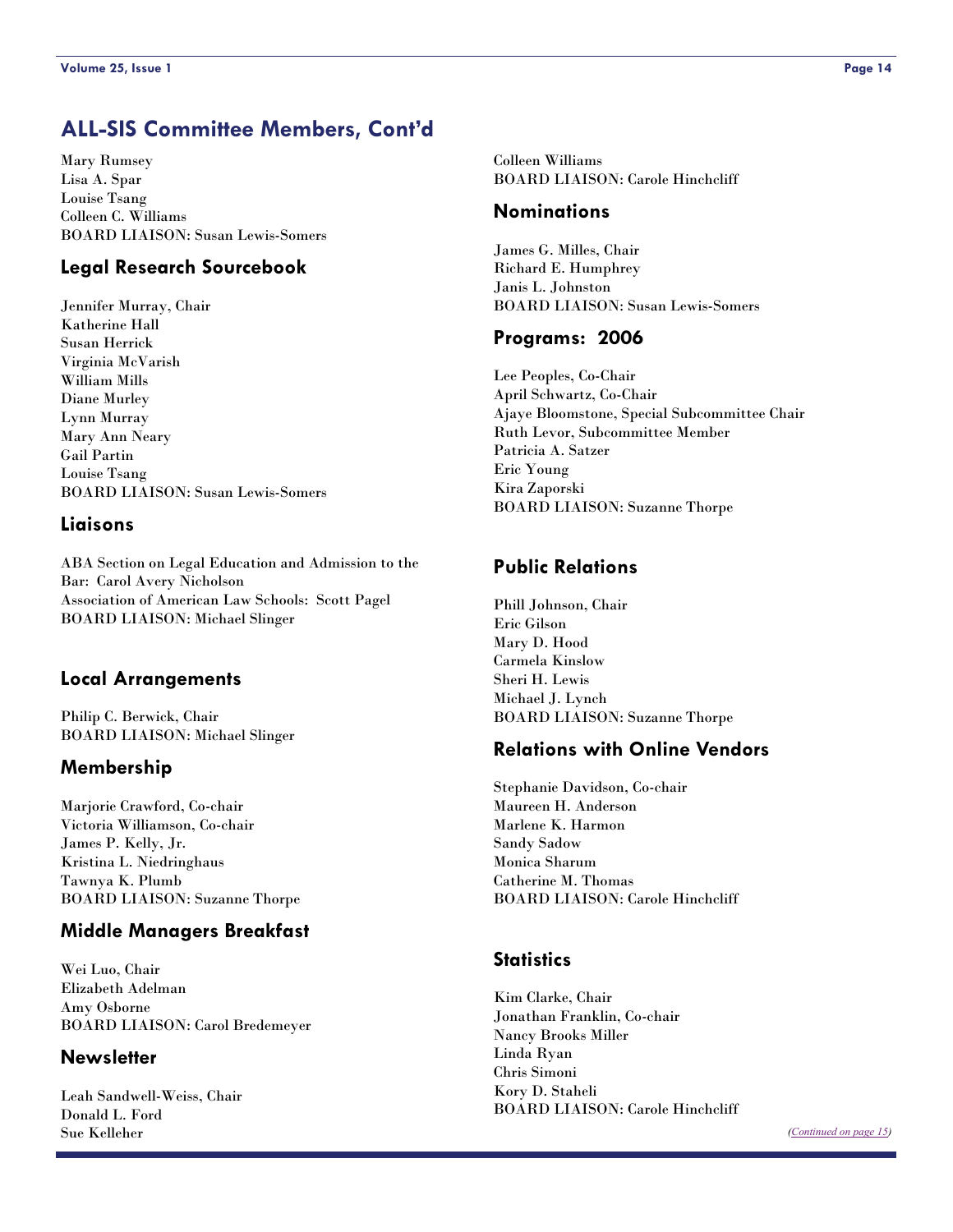# <span id="page-14-0"></span>**ALL-SIS Committee Members, Cont'd**

#### **Support for Law Journals**

Kathleen A. McLeod, Chair Barbara Bean Alison Ewing Marie Summerlin Hamm David A. Hollander Larry Reeves BOARD LIAISON: Carol Bredemeyer

#### **Visiting Librarian Taskforce**

Richard Leiter, Chair BOARD LIAISON: Michael Slinger

#### **Website**

Diane Murley, Web Administrator & Co-chair Kit Kreilik, Co-chair David Carl Genzen Donna Gulnac Steven R. Probst Leah Sandwell-Weiss BOARD LIAISON: Michael Slinger

# **Chair's Message, Cont'd**

creation and offering of these events.

 Preparations are already underway for the next AALL Annual Meeting in St. Louis. Phil Berwick and the staff of the Washington University Law Library agreed to host the annual ALL-SIS reception. Our Centennial Committee, Chaired by Rosalie Sanderson, is working on some great ideas to help us commemorate the celebration of AALL's 100th Anniversary. Lee Peoples and the Program Committee have proposed a good many interesting programs to the AALL AMPC. Also, some changes in the AALL method of selecting programs have given us increased flexibility to put together offerings of particular interest to our membership. In the coming weeks and months, please watch the ALL-SIS listserv and this year's issues of the ALL-SIS newsletter (wonderfully produced by Leah Sandwell-Weiss and her Committee) for more

information about our activities in St. Louis.

 Serving as ALL-SIS Vice Chair last year afforded me the opportunity to learn more about the great activities and service to our members that are the hallmarks of this SIS. I would encourage you all to spend a little time examining our excellent website (produced and maintained by Webmaster Diane Murley and her Committee) to see for yourself how ALL-SIS can be helpful in so many ways. I hope you will share the good news about ALL-SIS with other academic law librarians, particularly with those who may not currently be members. Please encourage them to learn about what we are doing and to join our ranks.

 I think that an SIS such as ours is only successful when it is being responsive to its members. If you have questions about ALL-SIS or ideas for activities that might better serve the ALL-SIS membership, please contact me at [michael.slinger@law.csuohio.edu](mailto:michael.slinger@law.csuohio.edu) or (216) 687-3547 or contact the Chair(s) of one of our Committees whose contact information can be found on our web site: [http://www.aallnet.org/sis/allsis/directories/](http://www.aallnet.org/sis/allsis/directories/index.html) [index.html](http://www.aallnet.org/sis/allsis/directories/index.html).

 I look forward to continuing to work to make our SIS a valuable tool for Academic Law Librarians. I want communication to be a key element of our service to you, and I look forward to sharing with you news, questions, and comments from the Board and from our Committees throughout the year. Please consider this to be a two way street and let us know your thoughts and ideas.

 With Best Wishes for the New School Year and for your Personal Success,

Michael

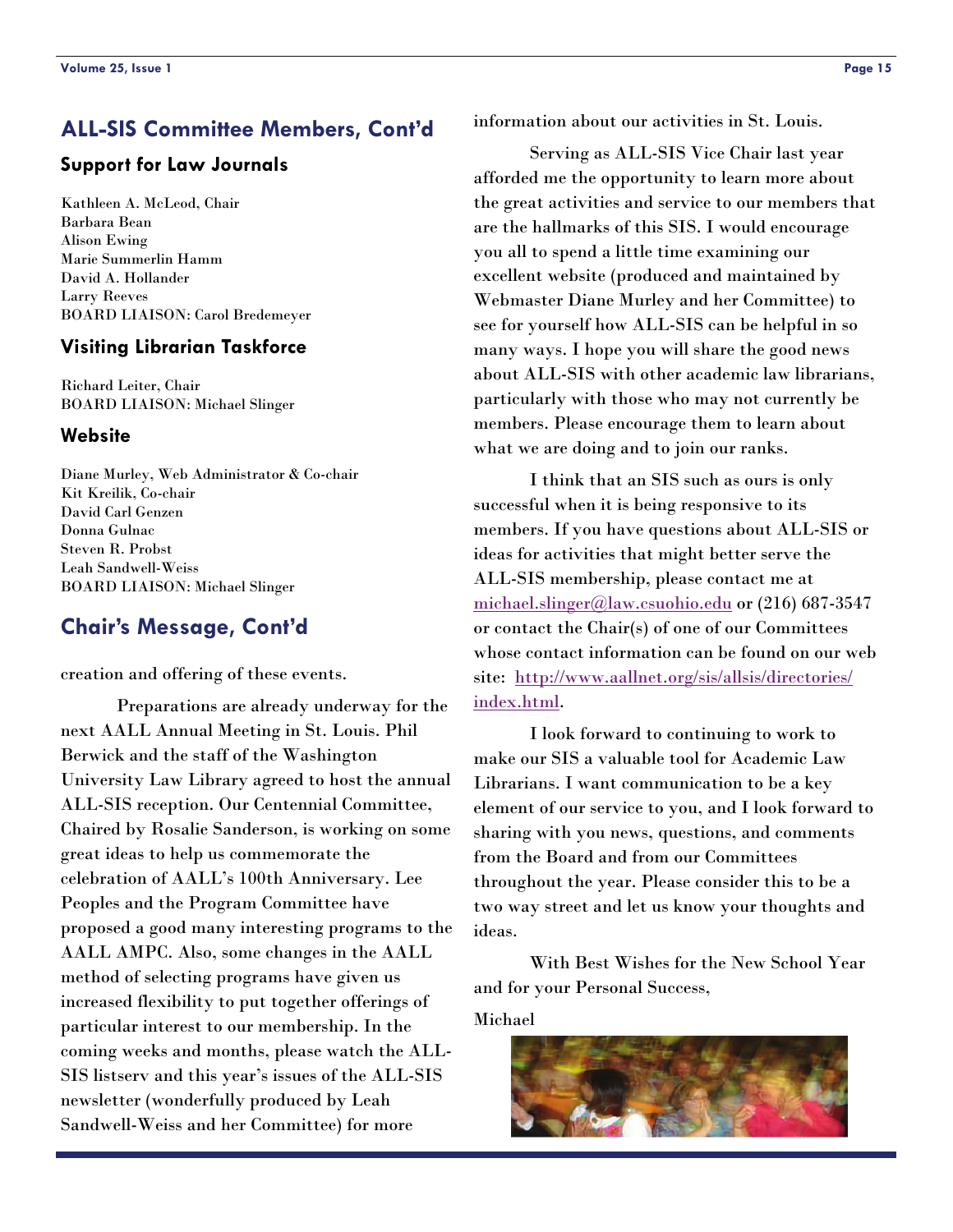#### <span id="page-15-0"></span>**New Member Spotlight**

Victoria Williamson Co-Chair, ALL-SIS Membership Committee



In 2001, Debra Denslaw had been the Recruitment Coordinator for the Chicago Public Library for three years. She was inspired to enter library school by the enthusiasm and commitment of the

many degreed librarians and support staff with whom she worked to fill career opportunities in this extensive urban library system. Debra pursued the first year of her MSLIS degree via distance education through the University of Illinois at Urbana-Champaign (UIUC). During the second year of the masters program she was a graduate assistant in the Albert E. Jenner Jr. Law Library at UIUC, a valuable experience which led to her transition from the public library sphere into the law library profession. Prior to joining the library world, Debra practiced law for almost nine years in the Detroit area and in Chicago. She received her law degree from Valparaiso University and her BA degree from Franklin College ( Franklin, Indiana). Early career moves included positions in community education and college recruitment, and stints as a waitress and a bookstore clerk.

 Since February 2004, Debra has been a Reference Librarian at the Indiana University School of Law at Indianapolis where she primarily provides reference services, faculty liaison services, and legal research instruction in the research and writing program and coordinates the law library's newsletter. She currently serves as Chair of the ALL SIS Education Committee.

Matt Steinke joined Michael E. Moritz Law Library, at Ohio State University in 2004. As Reference Librarian, he manages the Library's government documents, provides reference services to students, faculty and staff, and teaches a section of the first



year Legal Research class. He is currently enrolled in the MLIS program at Kent State University and expects to graduate next year.

 Born in Madison, Wisconsin, Matt grew up in Cincinnati, Ohio. He earned his Bachelor of Arts degree in Economics from the University of Cincinnati and his J.D. from the University of Minnesota. After law school, he returned to Ohio where he practiced law for four years with Altick & Corwin, specializing in municipal law and employment law. Matt is a member of both the Ohio and Minnesota State Bars. While he enjoyed the intellectual challenges of practicing law, he had a strong preference for working in the congenial and team-oriented setting present in academia. He adds, "I enjoy working with legal issues and assisting patrons in the collegial environment of the library."

 Matt learned about law librarianship from AALL's Recruitment to Law Librarianship site. He states, "The AALL site has resources on recruitment which helped me decide whether a career in law librarianship is right for me. I contacted individuals on the Recruitment Committee, asked questions and got quick responses. I joined AALL, and I'm glad I did."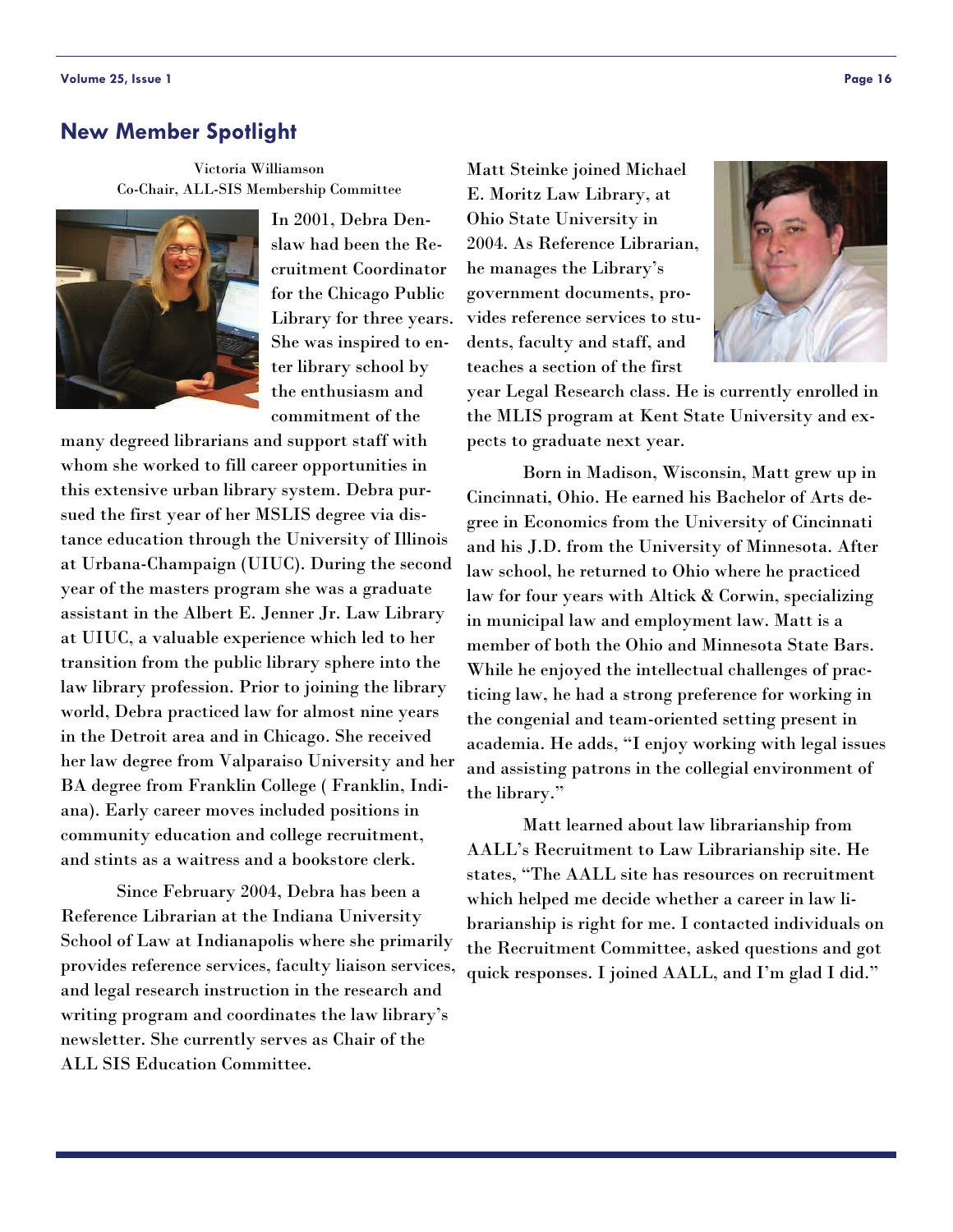# <span id="page-16-0"></span>**Member News Awards and Honors**

 Congratulations to **Kristin A. Cheney**, Executive Law Librarian at **Seattle University Law Library**, who is this year's recipient of the **Spirit of Law Librarianship Award** for outstanding contributions in serving the elderly and their pets in Pierce County, Washington. In 1998, Ms. Cheney established the Seniors With Pets Assistance (SWP) Program [\(www.seniorswithpets.org](http://www.seniorswithpets.org)), which provides vital support to low income seniors with pets.

 **Barbara Swatt Engstrom**, a **Seattle University Law Library** reference librarian, is the recently elected Treasurer of the Law Librarians of Puget Sound.

#### **New Positions:**

**Toni Aiello** is pleased to announce that as of August 1, 2005, she has joined the staff of the **Deane Law Library, Hofstra University**, as a full-time Reference Librarian.

 **James G. Durham** is the new "Head of Public Services" at the **Touro Law Center Library** in Huntington, New York. He also will occasionally serve as Program Administrator for "The New India," a summer study abroad program for law students, conducted in Shimla and Dharamsala, India. He formerly served as "Publications and Reference Librarian" at The Fred Parks Law Library, South Texas College of Law, Houston.

 **Edward Hart** has joined the **University of Florida** as Acquisitions Librarian for the **Chiles Legal Information Center**.

 **Druet Cameron Klugh** has bid a fond farewell to her colleagues at the University of Colorado Law Library and returned to her home state of Iowa. In late June she began her position as Senior Reference Librarian and Bibliographer at the **University of Iowa College of Law** in Iowa City. She is delighted to be back at her alma mater.

 **Gail Partin** is the recently named Interim Director of the Law Library at **Penn State Dickinson School of Law**.

**Amy Wright** joined the staff at **Santa Clara University School of Law's Heafey Law Library** as Electronic Services Reference Librarian. In addition to maintaining the law library's website, she will be teaching Advanced Legal Research with my colleagues.

#### **Presentations**

**Seattle University Law Library** reference librarian **Kerry Fitz-Gerald** recently participated in the National Conference of State Legislatures Annual Meeting as part of a panel presentation entitled "Research and Legal Resources on the Internet." Kerry addressed legal research on the web in general, evaluating web-based legal resources, and administrative law research.

**Lee Peoples, Oklahoma City University Law Library's** Associate Director for Faculty, Research & Instructional Services, presentation "Strategies and Sources for International Legal Research" was heard at the Global Issues in Law and Finance Conference, London, England, on June 30, 2005. His paper from the conference will be published in a forthcoming issue of the *Consumer Finance Law Quarterly Report* and is available for download at: [http://ssrn.com/](http://ssrn.com/author=432259) [author=432259.](http://ssrn.com/author=432259)

#### **Publications**

**Kristin Cheney**, Executive Law Librarian at **Seattle University Law Library**, recently published an article entitled "Is an Annual Report in Your Library's Future?" in the summer 2005 issue of Law Library Journal.

 **Joel Fishman**, Asst. Director for Lawyer Services, **Duquesne University Center for Legal Information/Allegheny County Law Library**, has two books and an article being published:

- Frank Bae, Edward Bander, Francis Doyle, Joel Fishman, & Paul Richert, SEARCHING THE LAW (3d ed 2005);
- INDEX TO THE PENNSYLVANIA BAR ASSOCIATION QUARTERLY VOLUMES 1-75 (1929- 2004) (PLRI 2005) and on the PA Bar Assn. web site;
- Justice Michael A. Musmanno and Constitutional Dissents, 1967-68, 68 ALB. L. REV. 349-71 (2005).

**Please send future submissions for the** *ALL-SIS Member News Column* **to Sue Kelleher, [skelleher@mail.barry.edu](mailto:skelleher@mail.barry.edu).** 

#### **Professional Legal Management Week, Oct. 3 - 7, 2005**

**Professional Legal Management Week (PLMW)** provides a forum for recognizing those in legal management for what they do and the roles they play in the success of the organization and in its service to its clients and those who work in the organization. AALL is one of six associations cosponsoring the event with the Association of Legal Administrators.

 The objectives of **Professional Legal Management Week** are:

- To provide awareness, understanding and education about the legal management profession, and
- To increase knowledge of the diverse roles within the profession.

 AALL members [are encouraged t](http://www.plmw.org)o plan and promote events for the week. The Professional Legal Management Week Web site (www.plmw.org) includes resources to help you set up events, including a fact sheet, suggestions for planning events, a flyer, logos and advertisements.

 Please join the fun in celebrating the first annual Professional Legal Management Week.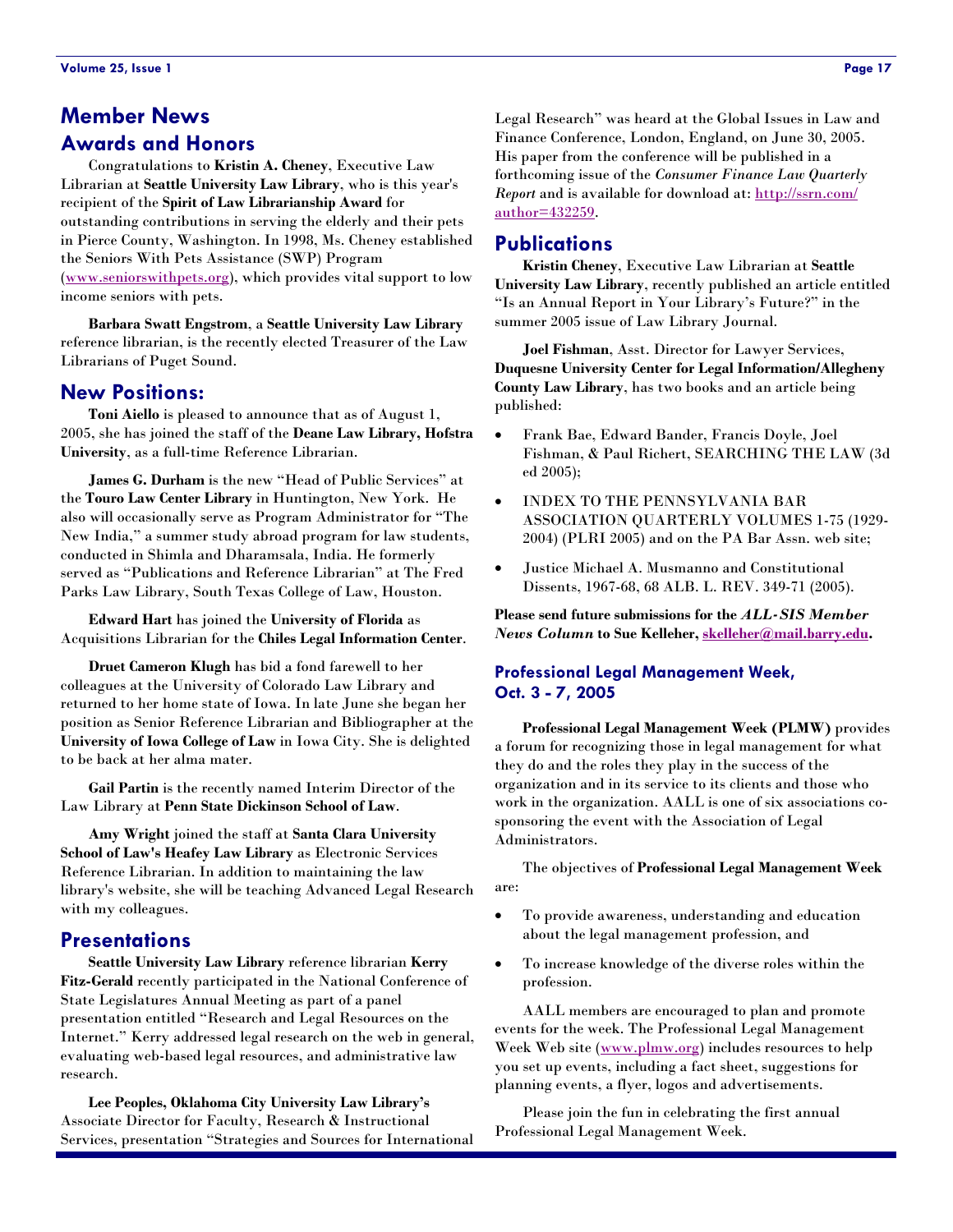- <span id="page-17-0"></span>• Georgetown's Electronic Services/Reference Librarian, Bill Taylor, has recently undertaken a research project in order to find out how wellequipped recent law school graduates are in terms of doing legal research. Recent graduates, young associates, judges, law librarians were interviewed. The report of that research will be of great use. One Georgetown librarian, Chris Knott, talked about his 1 credit Practical Research course which deals with the structure of legal research - more about the process than bibliographic.
- One participant had done an informal survey of law firm librarians, who indicated that the areas in which new or summer associates were least prepared to do research were legislative history and administrative law. Another participant who went from a firm to academia concurred. (More on this below under Course Content.) It was noted that statutes and regulations - and the relationship between them - are very confusing areas for students.
- Some require interviewing an attorney about legal research.
- Many survey students after summer clerkships to get an idea of what research they did.

#### **4. Is your course taught by one librarian or by a team of librarians? If taught by a team, how do you divide the duties?**

• Most ALR courses are team-taught. Some teams were made up of only two instructors. In this case, the two instructors planned and graded everything. There was some discussion about the duplication of effort required when both instructors grade each exercise. Other teams were composed of multiple members of the library staff. In the case of multiple members, some were assigned topics/ responsibilities and others simply sat down and discussed duties prior to class. The primary

difficulty discussed with team teaching was the assignment of grades (either letter or P/F).

- One librarian thought that team teaching is better for the students because of different teaching styless. At this point, the discussion turned to Westlaw and Lexis training. There were mixed feelings about inviting Westlaw and Lexis trainers to do the training:
	- Pros:
		- They know the pricing structure.
		- They know what new changes are coming.
	- Cons:
		- Nuances not covered;
		- Hard to tie the training sessions by Westlaw/Lexis trainer to the assignments.
- The group was relatively evenly split on whether the ALR course at their institution was team taught or taught by individual librarians.

#### **5. What approach do you use for drafting class exercises and simulations? Do you use canned exercises or do you draft your own? If you draft your own, is there a particular method you use to come up with the questions?**

- All of those who commented created their own questions by:
	- Reverse-engineering: find an interesting topic and create questions that cover most aspects of legal research;
	- In order to find good topics:
		- Keep a file of current affairs
		- Seton Hall Circuit Review's section on circuit splits is a good source ([http://](http://law.shu.edu/journals/circuitreview/) [law.shu.edu/journals/circuitreview/](http://law.shu.edu/journals/circuitreview/))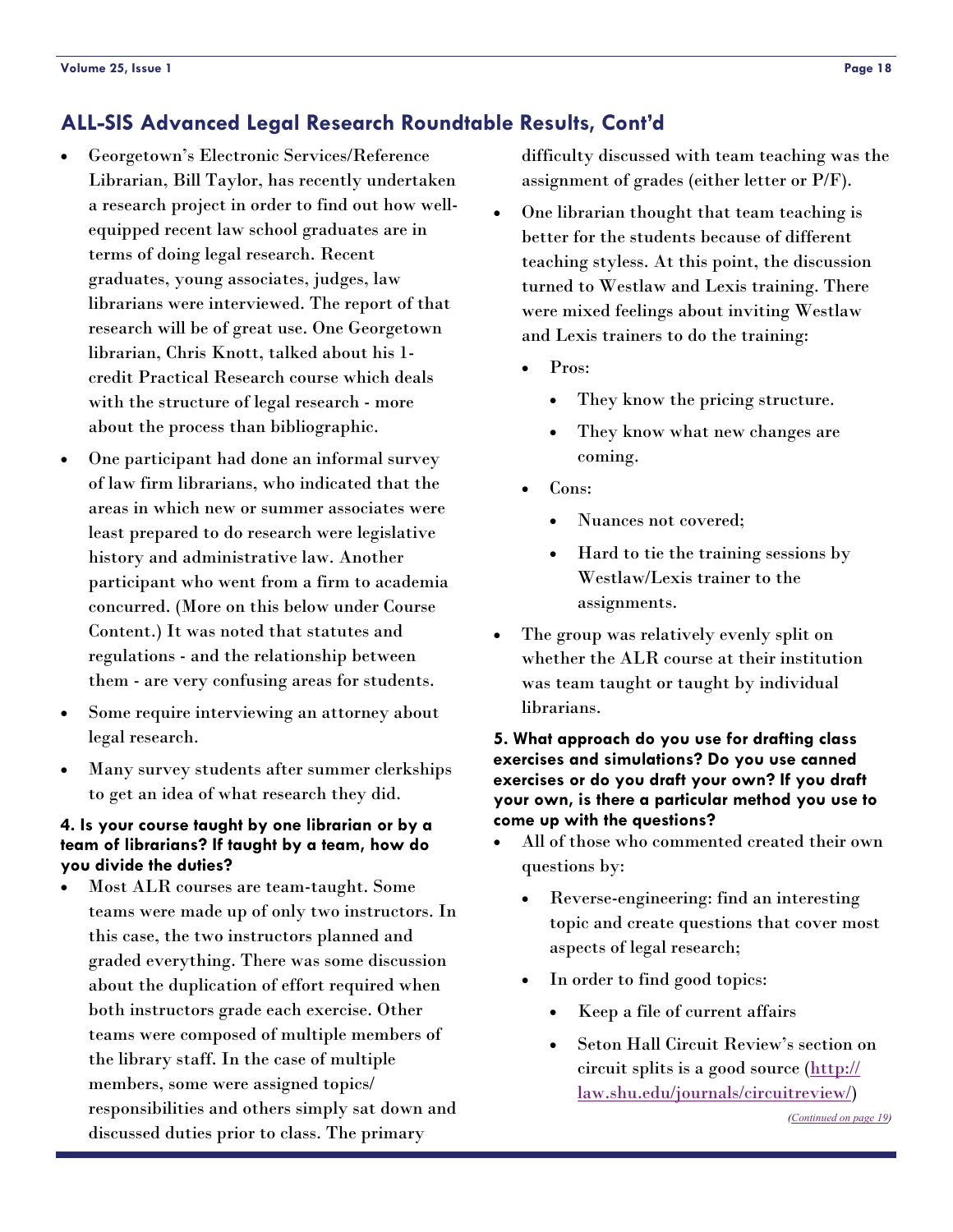- <span id="page-18-0"></span>Use research memos kept during lawpractice years
- Start off from the desired answer in drafting exercises and work backwards.
- All group members agreed that they look at the canned exercises but draft their own. A variety of methods for drafting questions were suggested including: reading National Law Journal and adjusting facts for hypotheticals. Another idea mentioned was checking the briefs for "big" cases, examining the issues and facts, and using these as the basis for class exercises and assignments. Another librarian mentioned using the Federal Register or newspapers such as the Wall Street Journal for ideas. Other ideas included reference questions as sources of hypotheticals; using practicing attorney contacts to suggest possible issues from ongoing cases, and looking at other ALR websites.
- The group discussed the desirability of using more open-ended rather than "treasure hunt" assignments but commented that it was time consuming to develop those types of problems. Most of the participants used some variation of the "Pathfinder" as their major course assignment. One participant described a "Research Diary" with five chapters (secondary sources, statutes, etc.) in which the students describe the research process on a topic of their choice. The difficulty of balancing the more bibliographic with the "process" approach was discussed. One participant described using an assessment at the beginning of the course, then giving a similar test at the end to enable students to see how much they had learned.
- Hastings has a live web site for research exercises.

**6. Do you use a published textbook? If so, what is your choice of text? Why? If you are not happy with your textbook what would you like to see in a text?** 

- Uses a textbook he co-wrote
- Uses various articles
- Uses *Legal Research Illustrated*
- Uses *Where the Law Is*
- Four participants who teach topical ALR courses (e.g., immigration law research, health law research) assigned reading materials prepared in-house. One who teaches tax law research assigns readings from Gail Richmond's *Federal Tax Research: Guide to Materials and Techniques*, but does not require students to purchase it.
- One participant who teaches general ALR switched from Cohen & Berring's *How to Find the Law* to Jacobstein and Mersky's *Fundamentals of Legal Research* due to concerns about the first book's currency; this participant later switched to Jacobstein & Mersky's *Legal Research Illustrated* because as a paperback it is less expensive for students.
- Nutshell for legal research is often used as text; Sloan, Kunz, and Nolo came up as well.
- There is a new ALR textbook by Jody Armstrong called *Where the Law Is*.
- The Sloan book is used at one school. However, there is some question whether the students really read it. Mersky is used at another school. Some like Berring's *Finding the Law*. Most do not have one text but instead place a number of textbooks on reserve or use their course website to post articles. One group member expressed the view that it is a skills course and the students learn by doing. As a result, she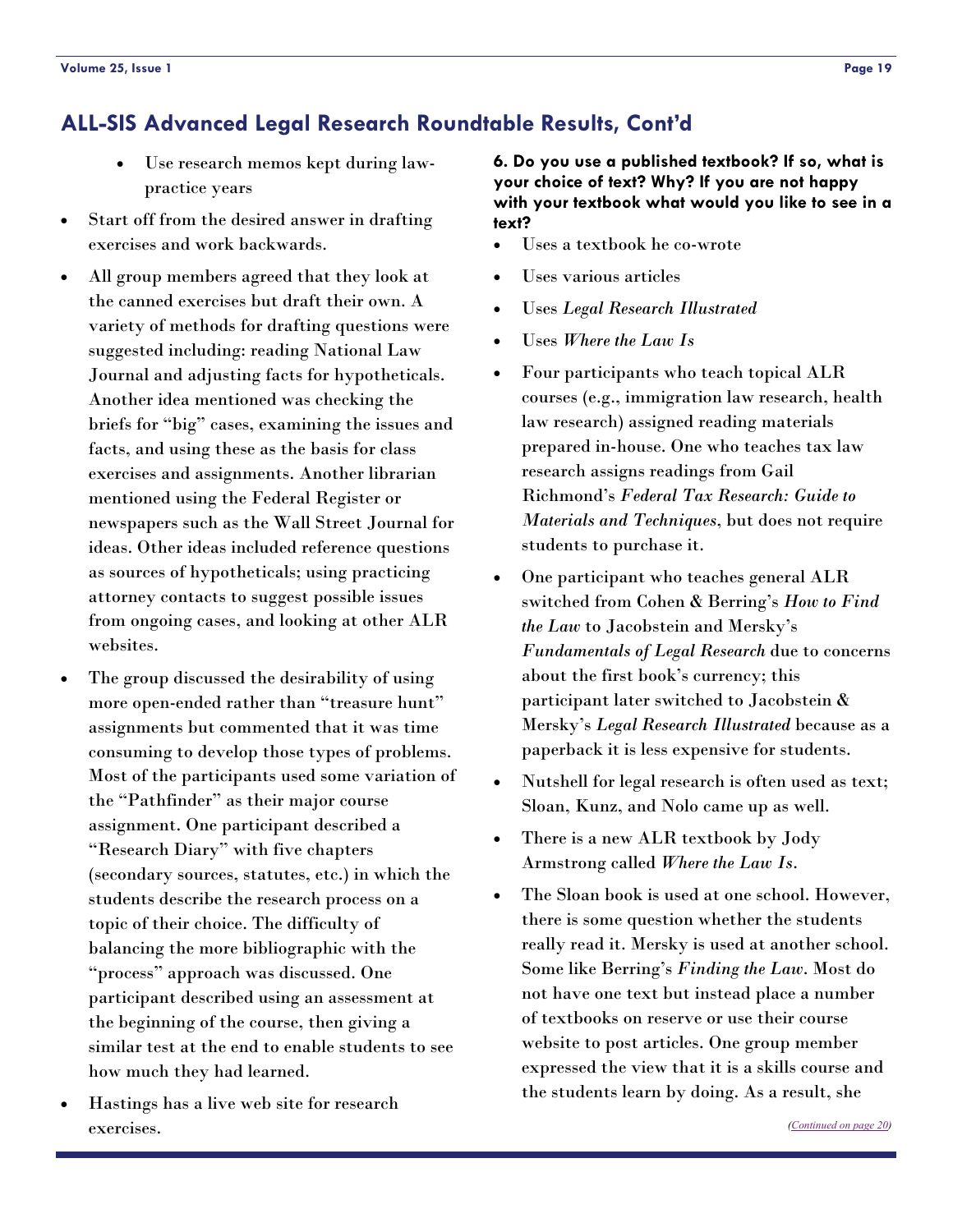<span id="page-19-0"></span>does not use a text.

#### **What would you like to see in a text:**

• Explains how things fit together without getting into excruciating bibliographic details.

#### COURSE CONTENT

**1. How much time do you spend in your advanced legal research course reviewing material the students should have learned as first years? For those who have to spend a significant amount of time reviewing first-year materials, who teaches your first-years legal research: librarians, writing instructors, or students?** 

- First few weeks
- Assume they don't know anything
- 1 week
- Use a questionnaire to determine how much they know
- Participants concurred that a great deal of remedial work is usually necessary in the advanced course and that first year students don't often absorb the research instruction very well.
- Many spend a significant amount of time reviewing basics of legal research. Those schools where librarians teach first years don't tend to do that though.
- Most members of the group agreed that they spend a significant portion of the ALR course (up to 50%) reviewing materials that should have been learned the first year. The general perception was that most first year research programs "barely introduced the students to the library." This was in part due to the fact that librarians were not responsible for firstyear legal research programs. Great sympathy was expressed to the university which had student instructors for first-year research. The majority of the group members represented schools in which adjunct faculty taught the

first year research. Some sentiment was expressed that the adjunct faculty were often practicing attorneys that were taking a break from practice due to family concerns and were perhaps distracted by other issues.

• Two participants regularly use ungraded quizes on the first day of class to see what students already know, and go over the answers in class as a form of review. One of these participants pulls questions from his first year legal research exam. The other participant noted that she's careful not to make the quiz too elaborate because she doesn't want students to drop the class after the first day!

#### **2. What are the advantages/disadvantages of teaching topic-specific courses rather than survey courses? If you have taught a 1 credit or "compressed" advanced legal research course, what has your experience been?**

- One librarian's experience of teaching a 1 credit compressed online legal research course: Students complained of too much work
- The group discussed the teaching of legislative history - which one participant commented was a very common type of assignment for summer or new associates. The consensus was that it's still important to include fairly extensive coverage of legislative history in advanced legal research courses, in spite of some publicized negative comments by U.S. Supreme Court justices that it's not a legitimate tool for statutory interpretation. A couple of participants had used some nontraditional ways of teaching legislative history - such as bringing in a guest speaker who worked for the state assembly. Another participant commented that she had tried to teach it along with a class on statutory drafting, but that approach didn't work very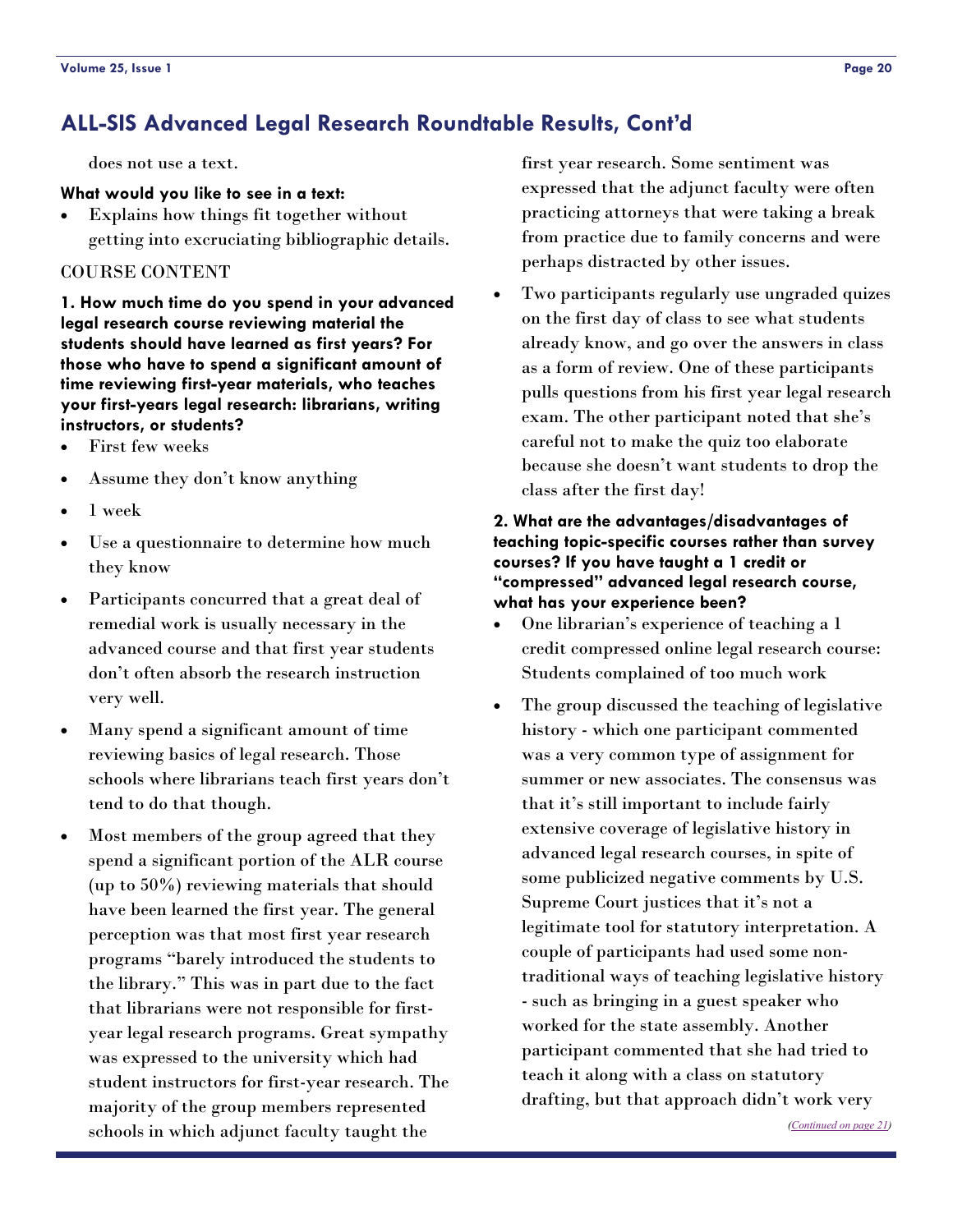<span id="page-20-0"></span>well.

- Some discussion of special needs of research instruction for LLM programs (some with many foreign students) and clinical programs took place.
- One of the primary advantages of topic specific courses is that students are able to select which class they wish to enroll in. As a result, the students either have an interest in the topic or are aware that this is a topic in which their future employer is interested.
- The representatives from the University of Arizona shared their experience with a compressed class. At Arizona, the class has been taught during the break between semesters. It is a week long course that runs from 9 A.M. to 5 P.M. The course is offered on a Pass/Fail basis. Because of the scheduling, it is difficult to have assigned reading or exercises. Attendance is the primary means of evaluating the students.
- 6 out of about 10 participants at our table had taught specialized legal research courses. One participant, whose immigration law research course is tied to a substantive course on immigration law, felt that it was an advantage that she could create research problems from materials that would be covered in the substantive class. She noted that it is extremely important to get the support of the faculty member when you tie a research class to a substantive class.
- One advantage of specialized research classes that all participants agreed on was that students in specialized research classes are usually very interested in the subject you have them researching.
- One disadvantage of specialized legal research

classes is that for certain subjects it is hard to find enough students to fill a class.

#### **3. What role, if any, does non-law or interdisciplinary research instruction play in your advanced legal research course(s)? What approaches have you employed to introduce law students to research in other disciplines?**

- Company/business research is important
	- Spend some ALR class time on it
	- Introduce different databases that have the usual info needed in law firm practice
- Most participants agreed that they see advantages to interdisciplinary courses and suggested that the faculty are often involved in trying to incorporate such instruction. However, no specific examples were discussed.
- One librarian commented: Different topical courses are taught in her law school, but they are survey courses in disguise.
- Among the non-legal or law-related materials that people taught were statistical sources and business/corporate information.
- At our table it was most common to teach nonlaw research in specialized ALR classes such as health law research and business law research. One participant who teaches health law research teaches students about medical literature databases and finds that students like this since they can use these databases to research their own health concerns and those of their family members! Another, who has taught business law research, taught her students the basics of company research. One participant who teaches a survey course takes a one-on-one approach to teaching non-law research when he meets with students about their course projects.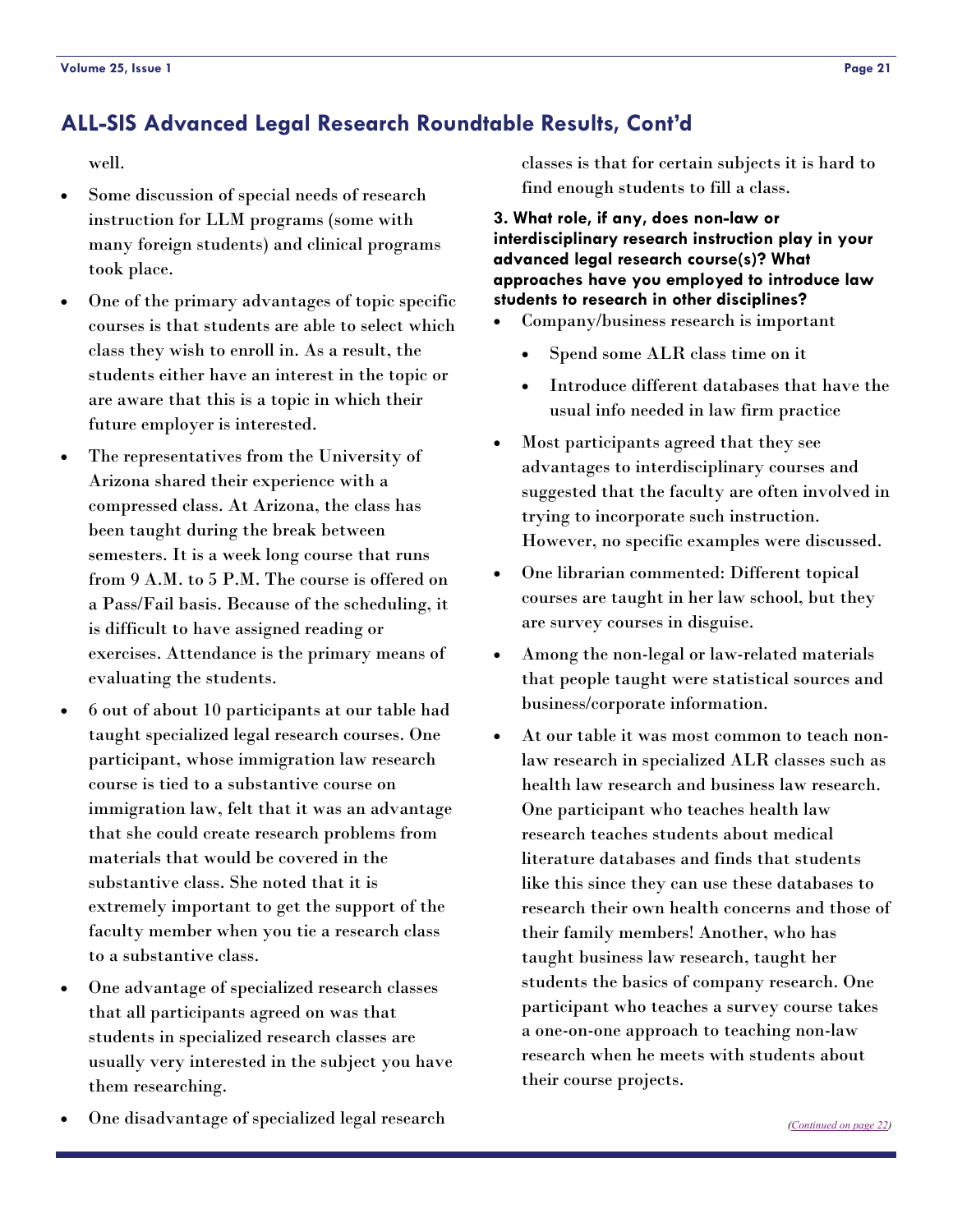#### <span id="page-21-0"></span>**4. How important is it to include international legal research in advanced legal survey courses if no specific course in international law research is offered?**

- Important even with a stand-alone international legal research course. It is introduced, with a focus on treaty research, towards the end of the ALR course.
- Most of the represented schools offered a specific course on international research. There was not a great deal of discussion on the importance of including the topic in an ALR course; however, one individual did comment that because of the limits placed on enrollment in such a course, it might be seen as essential to include this topic in an ALR course.
- Answers to the question of whether international legal research should be covered in an advanced legal research course varied widely. Some participants at the table taught in LLM programs that influenced the choice of topics covered.
- The participants at our table seemed to agree that it is important to cover at least U.S. treaty research. Two participants also felt that it was important to talk about comparative law, and to educate their students on the fact that common law is only one possible legal system. The participant who teaches immigration law research noted that international law research is an essential component of her course. There were two suggestions for sources of reading materials on international and foreign law topics: articles on LLRX (which the recommender noted make good handouts) and research guides on the NYU law library web site.

#### **5. Do you use the CALI materials? If yes, do you require that students complete any particular**

#### **lessons, or that they complete several unspecified legal research lessons?**

- Students tend to like subject-specific CALI lessons rather than the general legal research lessons
- Several ALR instructors recommended CALI lessons but did not require completion. Others do require completion of lessons and reporting of scores. One instructor commented that she had reviewed the CALI lesson on administrative law for possible inclusion in her class. She decided not to include the lesson because of the time (at least one and one-half hours) required to complete the lesson. She felt it was not appropriate to require the students to put that much time into a single lesson and then also require completion of a local exercise which more closely fit the course.
- CALI lessons tend to be too bibliographic.
- One participant indicated that she had used CALI lessons as a substitute for background readings in her course.

#### **6. Are there legal research topics that should be covered by CALI lessons but are not at this time?**

- Business research
- Most realized that CALI had recently added materials. They agreed that they would need to further review CALI lessons before making recommendations about additional topics.

#### ELECTRONIC RESEARCH

**1. How do you present the online legal research component of your cours(es)? For example, do you integrate print and electronic by topic, or do you separate your discussion by format? Do you discuss Internet research in the context of online research systems? Why/why not?** 

- Print/online all integrated
- The group was split between those who try to integrate print and online from the start and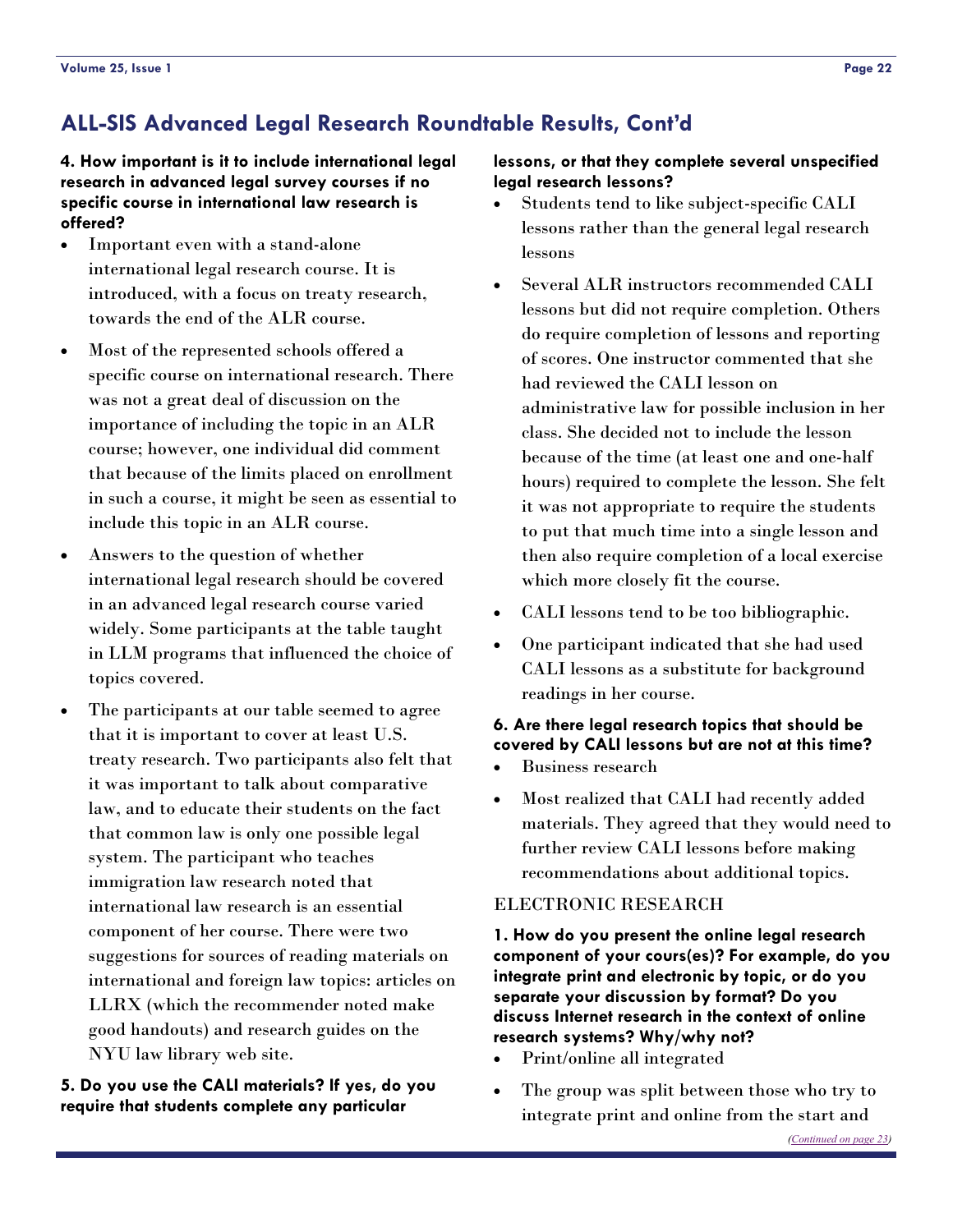<span id="page-22-0"></span>those who present print sources first and limit use of online sources until later in the semester.

Several indicated that they do separate discussion by format. For example, the representative from one school said they discuss "low rent law" for those that may be going into public service and may not have access to a great deal of electronic databases. Most representatives agreed that they do discuss Internet research as well. Two individuals specifically mentioned instruction on LexisOne was provided.

#### **2. Do company vendors do your online training alone or in conjunction with the librarians? Would you consider asking law firm librarians to participate in the training? What advantages and/ or drawbacks have you experienced with your current approach(s)?**

- One librarian invited CCH and Loislaw, but was not impressed by the teaching quality. There are benefits in asking vendors to do online training:
	- Knowledge of the cost, up-to-date developments of the products
	- Bring students up to a certain level so as to alleviate the teaching burden on the teaching librarians.
- Some ALR courses require Wexis certification. There was pretty much a split between ALR courses where instructors did Wexis training and those taught by vendors.
- Some participants had the vendor reps (after being involved in the introductory training for 1Ls) return to the advanced legal research course to cover billing practices and cost effective search techniques. Some had a law firm librarian come to their class for the same purpose. A couple of participants discussed having the reps "turn on" the cost feature while students were working online.
- Most of the schools represented used company vendors. However, the librarians observe vendor training to ensure that the vendor representatives do not get off track and provide basic research instruction. One instructor expressed the opinion that by the time the students are in ALR they should have already developed their CALR skills. As a result, she explains to students that they are responsible for knowing how to accomplish CALR and if they do not know how, they must sign up with the representatives to receive additional instruction. She indicated that this approach appears to be successful.
- Several participants have vendors come to teach online research, but different participants have vendors lecture on different topics. For example, one has vendors come to show students the basic features of the system, then has students do hands on exercises in the lab to compare the two services. One participant prefers to have vendors talk about sources students don't normally consider, such as news databases and public records. One participant has the Lexis and Westlaw reps use the same problem to separately demonstrate their systems, then the participant discusses one impact of vendor consolidation: that sometimes the same source is better on one service than the other because one of them owns the source while the other licenses it.

#### **3. How you incorporated blogs, newsfeeds, or aggregators into your courses? If so, what have you done, and what results have you seen?**

- Two said yes
- Others think that they should be introduced in the context of current awareness.
- Little if no use of blogs.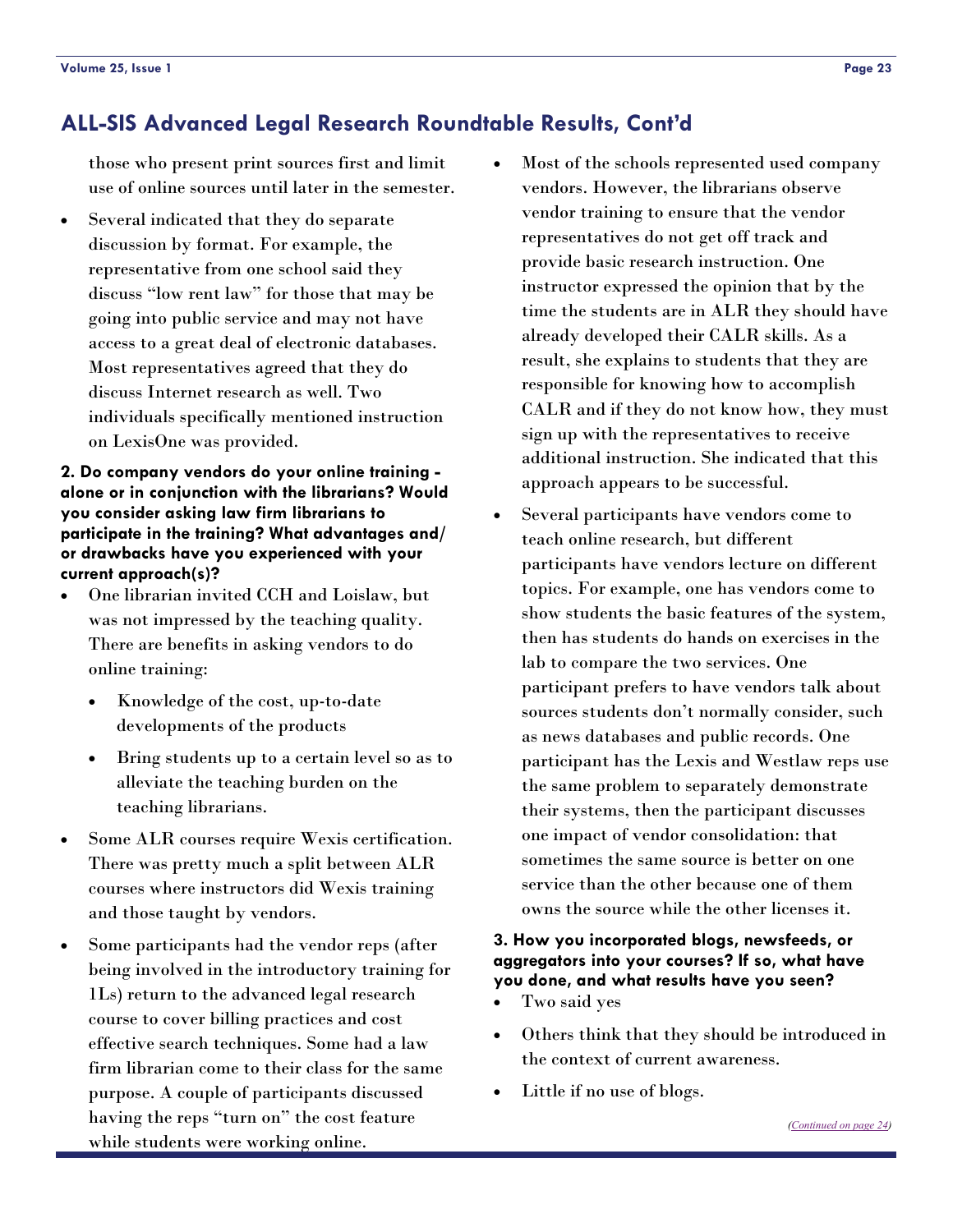<span id="page-23-0"></span>• Most members of the groups have used RSS feeds. Lewis and Clark requires that students use a blog as part of their course.

#### **4. Do you make a point to cover government and other high quality free sites that offer useful sources of electronic legal information?**

- Yes
- One says he taught students how to evaluate web sites.

#### **5. What kinds of electronic databases, services, products do you cover other than Lexis or Westlaw?**

- BNA, CCH, almost all databases because we paid a lot of money for them
- HeinOnline, Pacer, LegalTrac, LOIS, BNA

#### EVALUATION

- 1. How do you evaluate your students?
- 2. What kind of tests, quizzes, etc. do you require?
- Individual research journal which can be the research log of a paper they are writing for another course (but most students write policyrelated papers which do not lend well to show different types of legal research)
- Research guides as a final project (some are good, some are really crap, considering doing something else)
- Research project + class participation +presentation
- Pathfinders + a presentation + in class exams + take home exam
- Research plan + annotated bibliography + memorandum with footnote
- Take-home assignment  $+$  exam (1/3: multiplechoice; 1/3: short answers; 1/3: extremely difficult research questions, students have to describe how they would tackle them)
- The table was about evenly split between

schools where the advanced legal research course was offered "Pass/fail" and those where the course was graded.

In response to a question, no one indicated that they used graded CALI lessons

#### **3. What kind of student work projects do you require?**

- One person who reuses the same major problem year after year has students keep research journals and show their process.
- One participant described an approach in which he has students choose an article from a suggested reading list on research-related topics (examples he gave were legislative history; unpublished opinions; use of social sciences and use of Internet sources by judges; notion of precedent in constitutional law issues); students write a summary of the article and come to class prepared to lead a discussion on the topic. They are graded on this (as well as on the Research Diary - see above.)
- Most participants agreed that they continue to experiment with evaluation tools. The discussion was thus based on historical practice. - In one pass/fail course, only a good faith effort of attendance and some exercises are required. - In three courses, the students are required to prepare pathfinders. In one of these courses the pathfinder is a group project and the students then teach a class period using the pathfinder. In another course, students have short assignments in addition to the pathfinder. In the other course, students also have an open book/computer final exam. - In another course, students are required to prepare a memorandum and research logs. - In another past/fail course there are "very basic" assignments and a short answer final exam.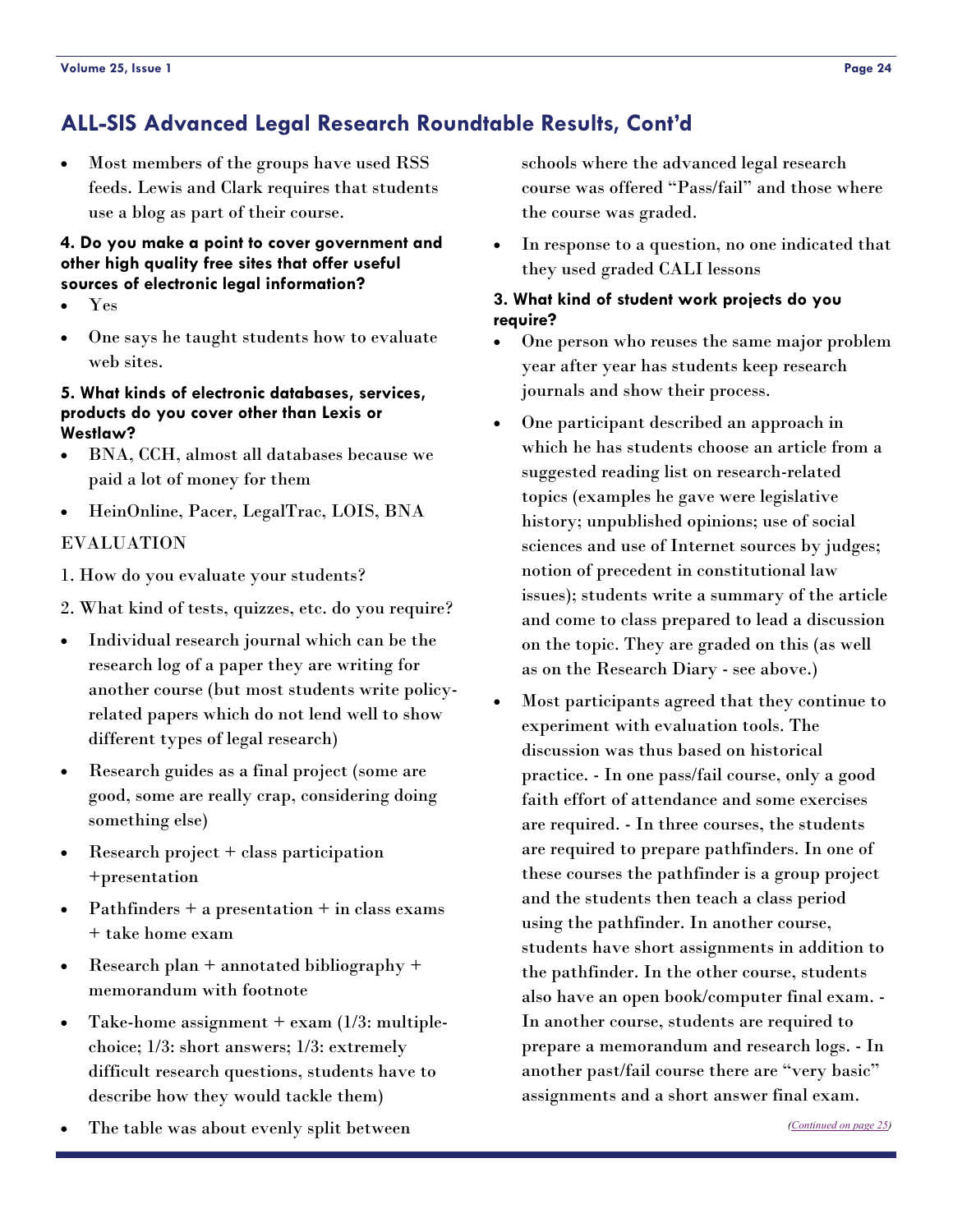## <span id="page-24-0"></span>**ALR Roundtable Results, Cont'd**

Some participants have tried using class participation as a grade-distinguishing tool, but these participants agreed that it is difficult to get students to speak up in class. One participant requires students to do research outside of class on something in the news, then calls on people to talk about the process. Another participant, who requires her students to monitor a topical legal periodical throughout the term and write about what they read suggested that students could instead be required to discuss what they read in class.

#### *Developments in Legal Education***, Cont'd**

York Law Journal that his former employer's efforts were "a little mechanical and a little overboard in trying to superimpose the business school model."13

 Furthermore, law school's "case method" of teaching, in which students read and analyze selected appellate cases in order to extract from them generally applicable rules of law, has been around since 1870,14 and will not be abandoned lightly. Law professors tend to like the case method "because that was the system under which they themselves learned the law. The fact that the law professors themselves, who generally have outstanding law school records, thrived on the case method only heightens their natural affinity for employing the method."15 Widespread law school adoption of business school teaching methods is therefore likely to meet with considerable inertia.

1 Anthony Lin, *Law Schools Steal a Page from Business Schools*, N.Y.L.J., Apr. 28, 2004, at 1.

2 *Id*.

3 Douglas L. Leslie, *How Not to Teach Contracts, and Any Other Course: PowerPoint, Laptops, and the Case-File Method*, 44 St. Louis U. L.J. 1289, 1307 (2000).

#### 4 *Id*.

5 D. Don Welch, *"What's Going on?" in the Law School Curriculum*, 41 Hous. L. Rev. 1607, 1617 (2005).

6 Leslie, *supra* note 3, at 1307-14.

7 *CaseFile Method: An Approach to Teaching Law*, <http://www.casefilemethod.com> (last visited Aug. 11, 2005).

8 Leslie, *supra* note 3, at 1306.

9 *Id*. at 1306, 1310.

10 *Id*. at 1306.

11 *Id*. at 1309.

12 Lin, *supra* note 1.

13 *Id*.

14 David D. Garner, *Comment, The Continuing Vitality of the Case Method in the Twenty-First Century*, 2000 B.Y.U. Educ. & L.J. 307, 316-17.

15 *Id*. at 339.

#### **Law Library Partnership, Cont'd**

refurbishment of the ACLL facility. Under the new DCLI administration, the library's beautiful large main reading room, with its magnificently designed high ceiling, was restored by refinishing the walnut tables, cleaning the brass lights, painting the walls, and carpeting the floor. The old six-foot long card catalog was removed and replaced with a six-carrel computer station, along with a new reference desk. All the book stacks were removed from the balcony of the reading room, and a tastefully furnished lounge area was created for the public's popular reading pleasure. In 2001, the Pittsburgh History and Landmarks Foundation awarded Professor Frank Y. Liu, DCLI Director, with a certificate of merit for his work restoring the library's main reading room.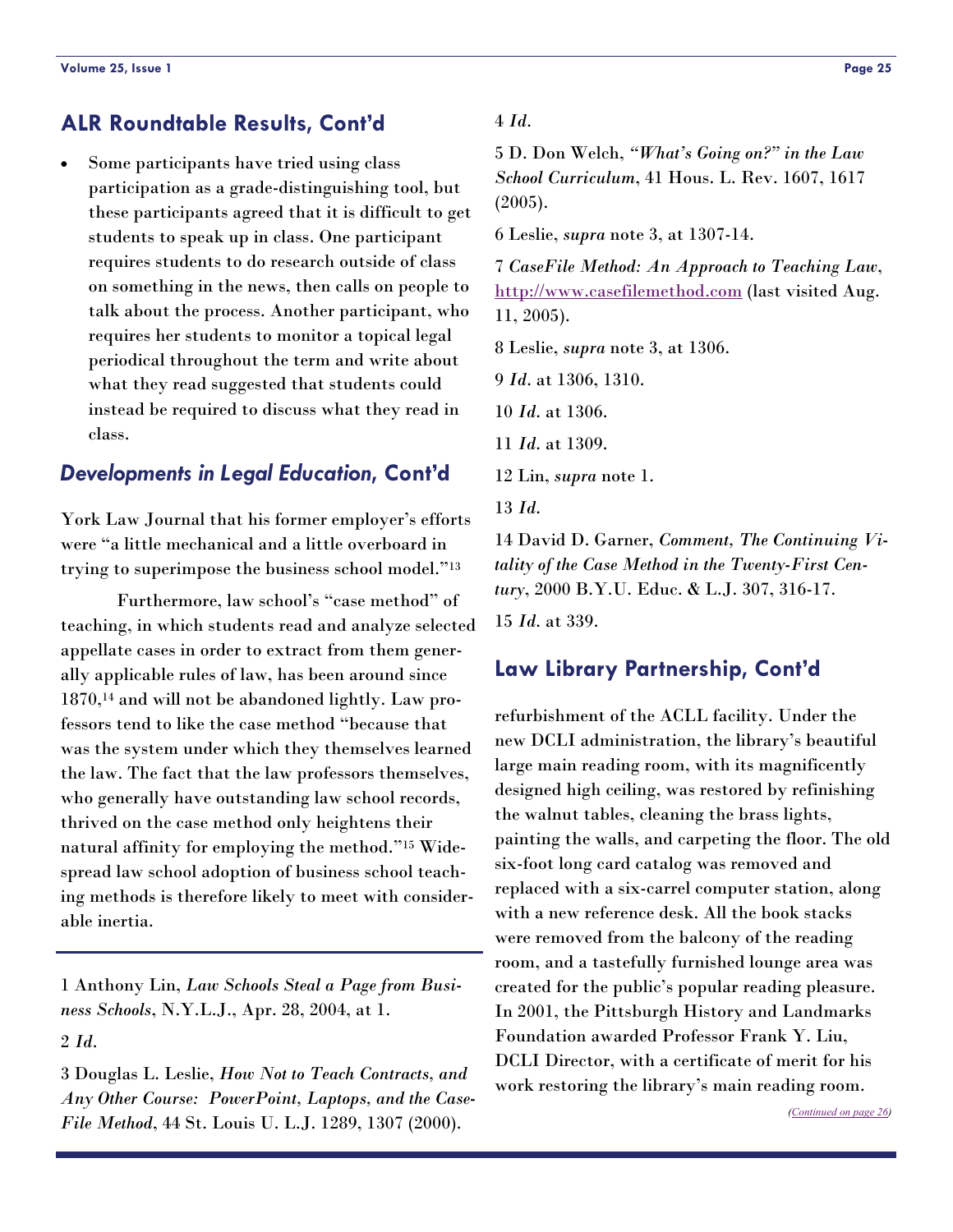<span id="page-25-0"></span> Other rooms in the library were also carpeted and painted. Finally, in 2003, after persistent and methodical public relations work, the DCLI management persuaded the Allegheny County Public Services Department to install air conditioning in the library with county funds, a \$200,000 investment. The ACLL facility was the last facility in the entire City-County building to be air conditioned. Now, ACLL is a clean, attractive, comfortable, well-equipped and organized modern public legal information center enjoyed by the Pittsburgh legal community and general public. Compliments and accolades from patrons on the success of the renovation are still frequently heard.

#### **Administration**

The management of the two libraries is under the direction of the Director of DCLI, Professor Liu. All personnel of ACLL report to DCLI and are employees of Duquesne University and members of the DCLI staff. Fortunately, no staff members lost their positions as a result of the new management agreement. By November, 1999, only the head law librarian Dr. Joel Fishman and reference librarian Paul Recht, Esq. remained on staff. Dr. Fishman became the Assistant Director of Lawyer Services of DCLI, and Mr. Recht retained his title as Reference Librarian. Three part-time workers were added to assist in the daily work in the library.

 In all matters relating to ACLL, the DCLI Director reports to the Dean of the Duquesne Law School. However, he maintains a close working relationship with the county's Law Department Administrator who is in charge of the enforcement of the management agreement. Based on the contract terms, the Director is required to submit a management report to the Administrator every six months. The Administrator has no direct administrative authority over the Director.

However, the incumbent Administrator, Robert Reith, Esq., was instrumental in developing this partnership. He is a strong supporter for the dayto-day operations of this management arrangement. It is fair to say that without his support, this partnership might not have worked out as well as it has.

 The Director heads a management team which is composed of all the librarians and technical professionals of the two libraries. The management team meets once a month to determine the major professional and operational policies for both libraries.

#### **Financial Management**

 The annual ACLL operating budget comes from three sources: the annual management funds paid to the DCLI by the Allegheny County government, a specific allocation of the filing fees from civil law suits of the Common Pleas Courts of the county, and funds generated by the ACLL, including the annual borrowers' fees paid by law firms, individual lawyers, and members of the public; copying and document delivery charges; rental of the computer lab and conference room; and income from the continuing legal education programs. With the exception of the filing fees, all funds are payable to DCLI and are deposited in special accounts created by the Duquesne University Controller and managed by the DCLI staff. The filing fees are exclusively used for the acquisition of library materials. As the filing fees account is controlled by the county, a set amount of vendor invoices are sent to the county's accounting office each month to be paid with these funds.

 Under the DCLI management, the salaries of the ACLL librarians and their benefits in travel and professional development were significantly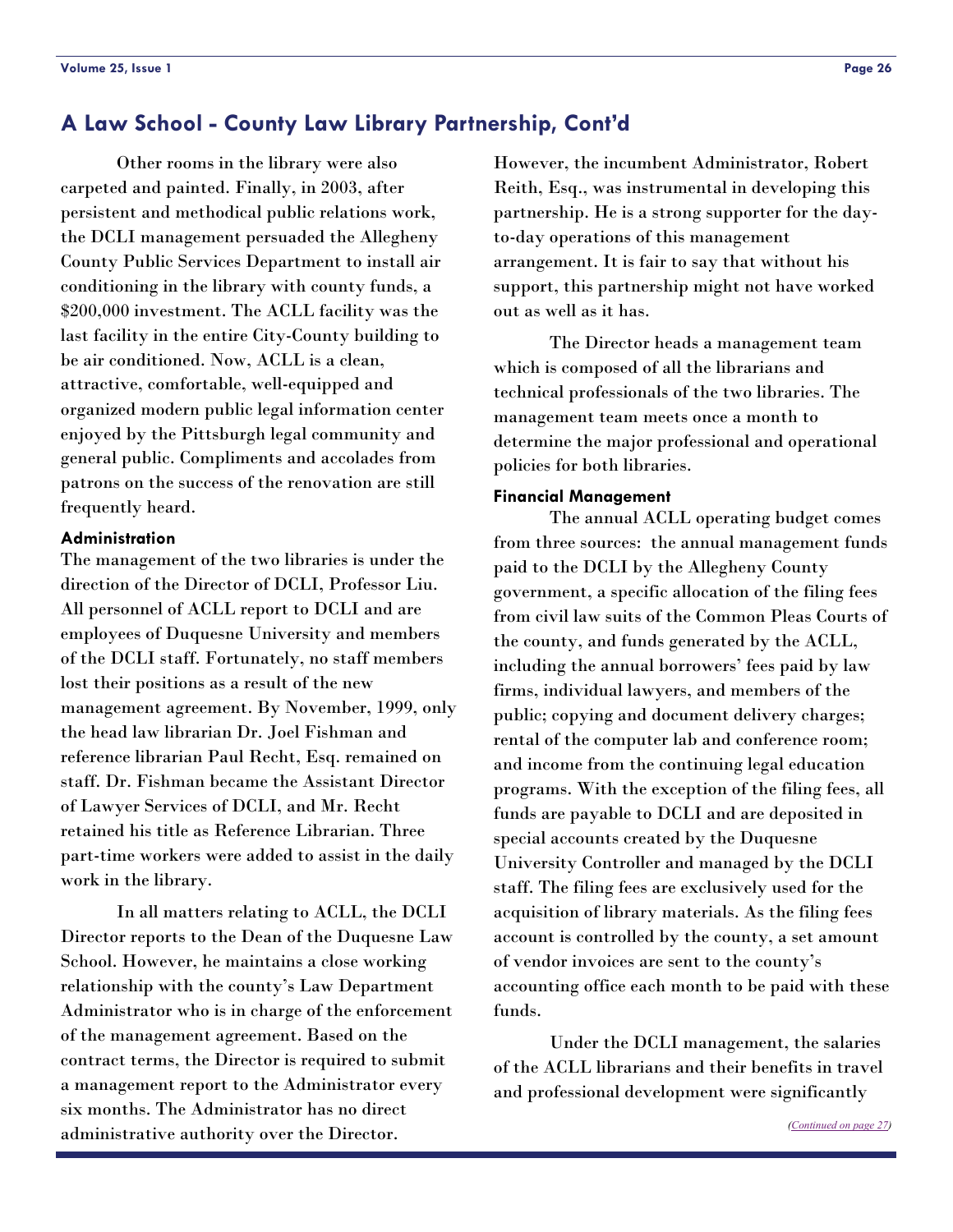<span id="page-26-0"></span>increased. DCLI staff members also received additional salary incentives for the extra work performed for ACLL.

#### **Acquisitions and Collection Development**

 Acquisitions, checking-in and processing print and electronic library materials are centrally handled by the DCLI. ACLL materials remain the property of the county and bear its property stamps where appropriate. The processed print materials are delivered to ACLL through a daily courier service.

 Each library has its own collection development plan. Cost sharing measures were undertaken to maximize the use of the library material budgets for both libraries. For example, ACLL no longer maintains a periodical collection except for Pennsylvania law reviews, and it keeps only a small state collection of surrounding states, plus California and Florida. Patrons needing printed state statutes are dependent on the DCLI collection. For treatises, the two libraries share the costs of multi-volume treatises with each library keeping at least one major set, e.g. *Couch on Insurance* at ACLL and *Appleman on Insurance* at DCLI. On an on-going basis, the librarians examine both collections topically to identify areas of shared acquisition responsibilities.

 ACLL continues to be a Federal Depository library separate from DCLI, but the documents are routed to and processed through DCLI.

 Under the new management, ACLL has increased significantly the number of electronic resources for its patrons. At the present time, patrons have free on-site access to Shepard's Citations, West's KeyCite, LegalTrac, HeinOnline, and Loislaw. Library card holding patrons also have access to Lexis and Westlaw (federal and state primary sources).

#### **Bibliographical Control**

 Fortunately, both ACLL and DCLI had online cataloging systems from Innovative Interfaces (III); it was relatively easy to merge the two systems. Patrons can view both collections through an integrated public catalog, called SOLCAT (School of Law Catalog), at [http://](http://library.law.duq.edu) [library.law.duq.edu](http://library.law.duq.edu). All patrons can search the catalog to see the holdings of both libraries simultaneously or, through the use of scopes, limit their searching to just one library. All new titles are cataloged and classified at the DCLI. One of the major savings for both libraries is sharing the costs for maintaining and upgrading the Millennium on-line system. The libraries are also able to share selective OCLC charges for cataloging and authority control. However, the libraries retained separate OCLC holdings symbols.

#### **Technology**

 Under the new management, the DCLI information technology staff has applied technology to the operations of ACLL. ACLL also has ready access to the extensive infrastructure support provided by the Duquesne University Computing Technology Services, which include continuous upgrades in computer hardware, software, networking and email capability. One web site was created for both libraries, at [www.lawlib.duq.edu](http://www.lawlib.duq.edu).

 One of the first major improvements was the installation of new Internet accessible computers throughout ACLL. A carrel with six computers was installed in the main reading room for public access to the Internet, SOLCAT, and other electronic resources. All staff members were provided with networked computers and access to the Duquesne University email system.

A computer lab with twenty computers and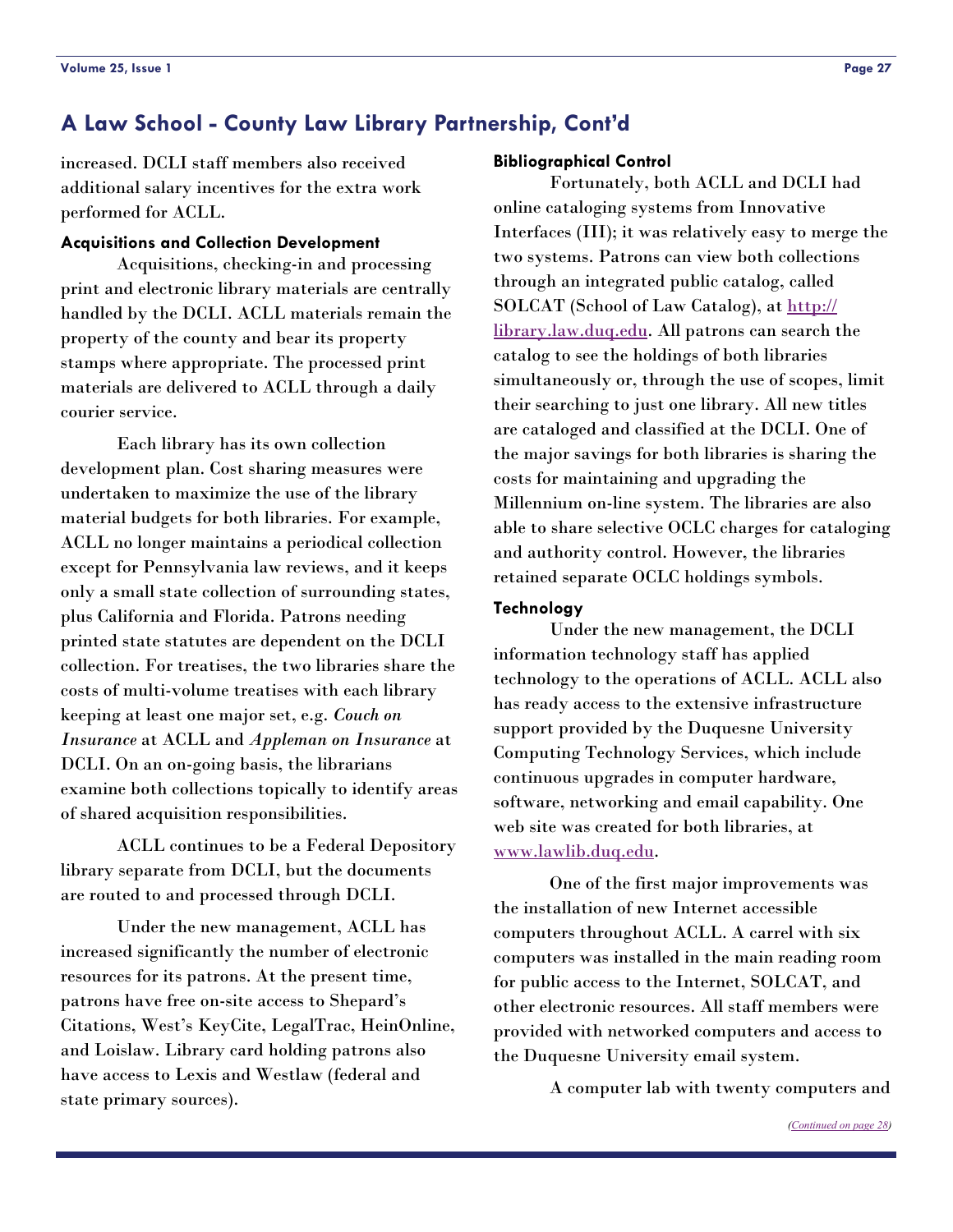<span id="page-27-0"></span>an overhead projector was installed in the former acquisitions office. The regional office of West Group contributed to the equipment and facility of the lab. The lab has become useful for a variety of programs, including CLE classes, attorney training for electronic filing, and general county and bar association training for installation of new software in their respective organizations. The installation of additional public computer workstations in the main reading room has been planned for the near future.

#### **Circulation Services**

 Under the new management, ACLL extended its daily hours from 5:00 pm Monday through Thursday to 7:00 pm, and is now open on Saturdays from 12:00 to 5:00 pm.

 ACLL permits a large part of its collection to circulate to its patrons. In 2002, DCLI received the unanimous support of the Board of Governors of ACBA to institute a new fee structure: \$30.00 per person for members of the public and lawyers with up to 30 lawyers in a firm; \$1,000 for 31 to 60 lawyers; \$2,000 for 61 to 100 lawyers; and \$3,000 for 101 lawyers and above. The library card fees have generated over \$40,000.00 additional annual revenue for ACLL.

 Beginning in 2003, DCLI opened its collection for circulation to all ACLL library card holders. Duquesne law faculty, staff and students can also check out ACLL materials. Since the collection development policies of the two libraries are based on the sharing of the collections, this extends both collections to all patrons and helps to justify the additional fees charged for ACLL library cards.

 Books from both collections can be checked out at either library's circulation desk; a daily courier service transfers library materials between the two libraries.

#### **Reference Services**

 The combined resources of the two libraries provide one of the most comprehensive collections of print materials and electronic data bases in Pennsylvania law in the country. The two libraries field legal reference or research questions relating to Pennsylvania law from all over the world. Working together, it is unusual to find a Pennsylvania legal information question without a credible answer.

#### **Continuing Legal Education (CLE)**

 Beginning in April 2001, Mr. Dittakavi Rao, Associate Director of DCLI, and Dr. Fishman began to teach CLE courses approved by the Pennsylvania Supreme Court in the ACLL computer lab. There are four three-hour courses on manual and on-line legal research, and a one-hour legal ethics research course. These courses are taught throughout the year; and have brought significant income to the ACLL.

#### **Teaching Legal Research to First Year Law Students**

 Both ACLL librarians, Dr. Fishman and Mr. Recht, participate in teaching legal research to the first year law students at the Duquesne Law School. With three DCLI user services librarians, including the Director, there are a total of five legal research instructors. This allows the program to group the first year law students into smaller sections of approximately twenty students per section. Each legal research instructor is in charge of two sections of first year students. This small group approach to legal research instruction allows the instructor to provide more personal attention to the legal research skill needs of each student.

#### **Publications**

 Under the leadership and scholarship of Dr. Fishman, ACLL has published a number of significant legal research reference books in Pennsylvania law. With the joint effort of the

*[\(Continued on page 29\)](#page-28-0)*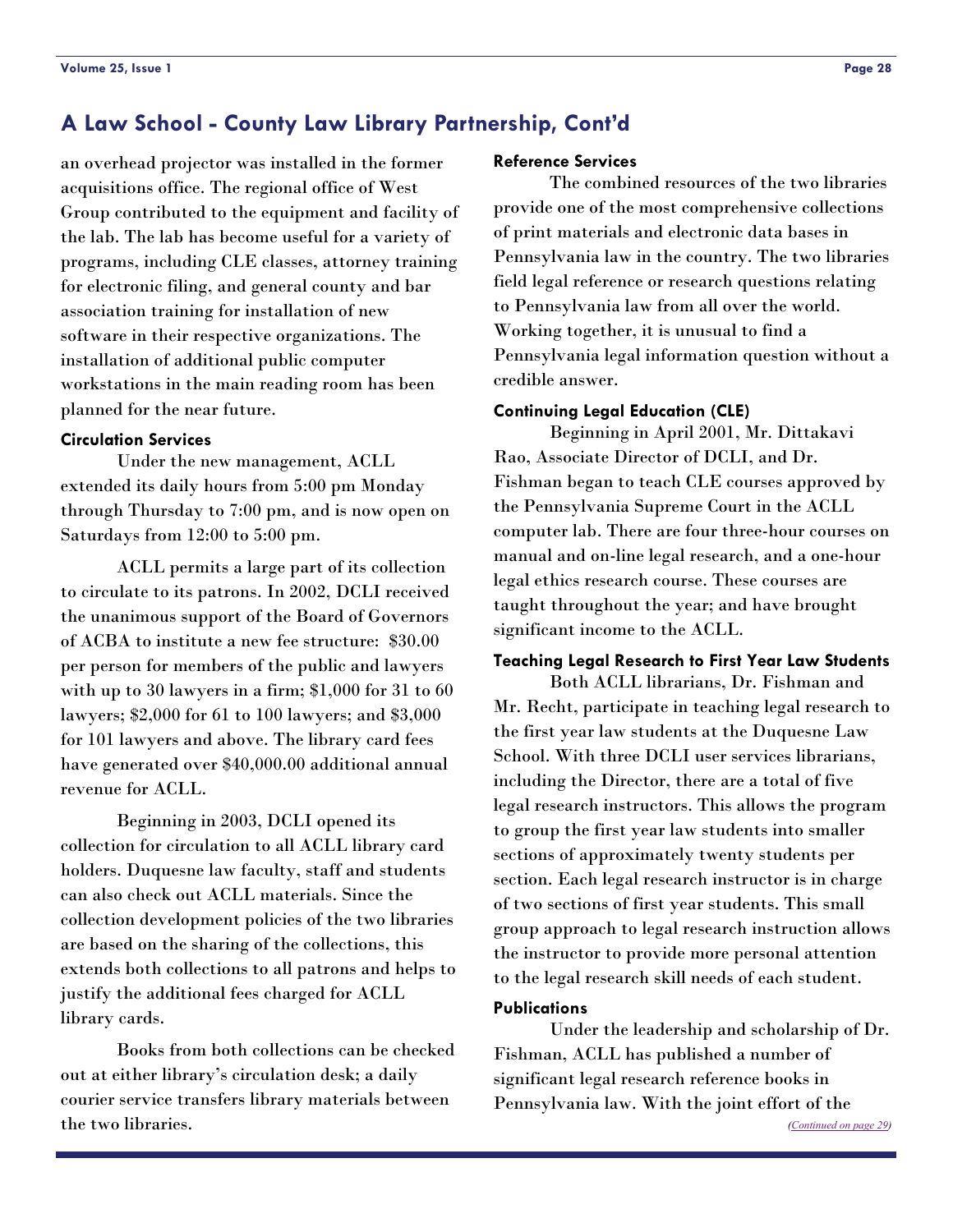<span id="page-28-0"></span>librarians of the two libraries, the first comprehensive and in-depth legal research guide for Pennsylvania law, titled *Pennsylvania Legal Research Handbook*, co-authored by Dr. Liu, Dittakavi Rao, Dr. Fishman and Tsegaye Beru, was published by American Lawyer Media in 2001. After joining the DCLI library staff, Dr. Fishman has been actively working with Duquesne Law faculty members to produce other scholarly works, such as the monumental treatise titled *The Pennsylvania Constitution, A Treatise on Rights and Liberties*, published in August 2004. During the past five years, Dr. Fishman has published numerous articles in a variety of publications.

#### **Conclusion**

 The partnership between DCLI and ACLL has significantly benefitted both libraries in many areas. Financially, both libraries have realized substantial savings by sharing costs in acquisitions, processing, collection development, bibliographical control, system maintenance, and upgrades. The staffs of the two libraries have formed an expanded single service team; their combined expertise provides much more knowledgeable and in-depth services to their respective patrons. The patrons of both libraries now have access to a comprehensive collection of information resources of close to a half million volumes of books and extensive electronic databases of the two libraries. This is a win-win situation. The Pittsburgh legal community and the Duquesne Law School faculty and students have been very pleased with the results of the partnership.

 However, the success of the DCLI - ACLL partnership is based on a unique set of circumstances including the proximity of the locations of the two libraries, the community service tradition of Duquesne University in the greater Pittsburgh area, the vision and leadership of the incumbent County Law Department Administrator, Robert Reith, Esq., the support of the bench and bar, and the close working relationship between the two library staffs before the partnership was instituted.

 This partnership is not a model for substituting a properly funded public county law library system, but an experiment for sharing and maximizing limited resources between a county law library and a private academic law library. In fact, it is a unique and creative way for preserving and expanding the functions of a county law library which did not have sufficient operating funds.

 Free access to basic legal information for the bench and bar and the general public is essential for preserving the true democratic system. The government must provide sufficient funding to finance a viable county law library system throughout the United States.

\* Frank Y. Liu is a Professor of Law and Director of the Duquesne University School of Law, Center for Legal Information and Allegheny County Law Library. Joel Fishman, Ph.D. is the Assistant Director for Lawyer Services of the Duquesne University School of Law, Center for Legal Information and Allegheny County Law Library.

1 The joint operations in Arkansas between the two law schools and their public law libraries started early in their history; John Marshall U. Law Library purchased the Chicago Bar Association collection and maintains it within its library. Our libraries have been two distinct libraries since 1867 (ACLL) and 1911 (DCLI).